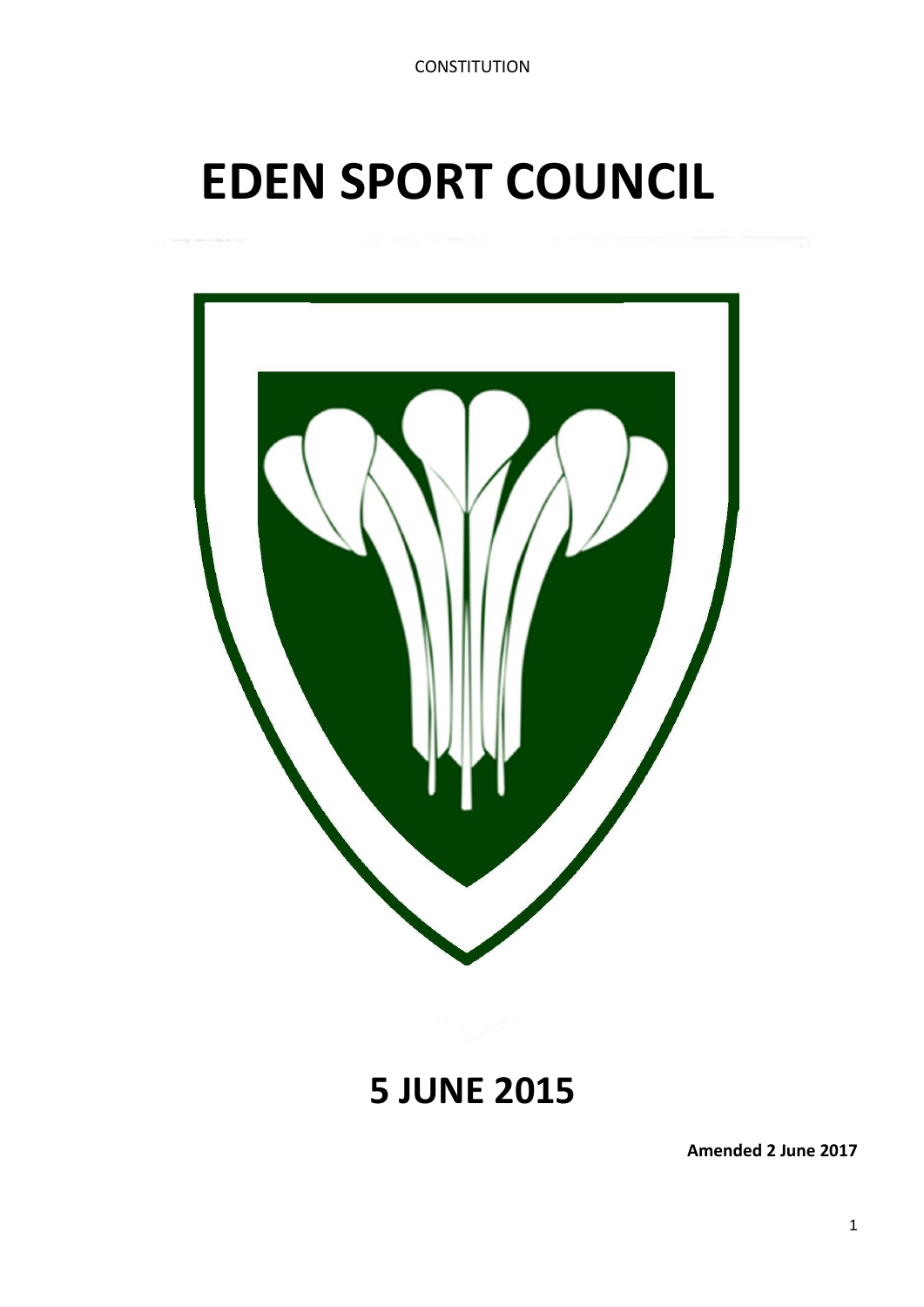# **INDEX**

| 1  | <b>PREAMBLE</b>                                                    | 3              |
|----|--------------------------------------------------------------------|----------------|
| 2  | <b>NAME</b>                                                        | 3              |
| 3  | <b>INTERPRETATION</b>                                              | 3              |
| 4  | <b>DEFINITIONS</b>                                                 | 4              |
| 5  | <b>OBJECTIVES OF THE EDEN DISTRICT SPORT COUNCIL</b>               | 6              |
| 6  | THE ROLE OF THE EDEN DISTRICT SPORT COUNCIL                        | $\overline{7}$ |
| 7  | <b>STATUS</b>                                                      | 7              |
| 8  | <b>LEGAL PERSONALITY</b>                                           | 7              |
| 9  | <b>INDEMNITY</b>                                                   | 8              |
| 10 | <b>OFFICIAL LANGUAGE</b>                                           | 8              |
| 11 | <b>FINANCIAL YEAR</b>                                              | 8              |
| 12 | <b>AREA OF JURISDICTION</b>                                        | 8              |
| 13 | <b>HEADQUARTERS</b>                                                | 8              |
| 14 | <b>MEMBERSHIP</b>                                                  | 8              |
| 15 | <b>SUBORDINATE STATUS OF MEMBERS</b>                               | 10             |
| 16 | <b>SUBORDINATE</b>                                                 | 10             |
| 17 | <b>MEMBERSHIP RECOGNITION CRITERIA</b>                             | 11             |
| 18 | MEMBERSHIP MATTERS TO BE REGULATED IN THE RULES AND OR REGULATIONS | 11             |
| 19 | <b>AFFILIATION</b>                                                 | 13             |
| 20 | POWERS OF THE EDEN DISTRICT SPORT COUNCIL                          | 13             |
| 21 | <b>FINANCE</b>                                                     | 15             |
| 22 | <b>GOVERNING BODIES</b>                                            | 16             |
| 23 | POWERS AND DUTIES OF THE EXECUTIVE COMMITTEE                       | 18             |
| 24 | <b>ELECTION OF OFFICERS</b>                                        | 20             |
| 25 | <b>REGISTER OF MEMBERS</b>                                         | 23             |
| 26 | <b>GENERAL MEETINGS OF MEMBERS</b>                                 | 23             |
| 27 | <b>NOTICE OF GENERAL MEETINGS</b>                                  | 24             |
| 28 | PROCEEDINGS AT GENERAL MEETINGS                                    | 25             |
| 29 | <b>REPRESENTATION</b>                                              | 26             |
| 30 | <b>VOTING RIGHTS</b>                                               | 27             |
| 31 | <b>MINUTES AND INSPECTION</b>                                      | 27             |
| 32 | <b>COMPLIANCE WITH THE CONSTITUTION OF WCPSC</b>                   | 28             |
| 33 | DISPUTE PREVENTION AND RESOLUTION                                  | 28             |
| 34 | <b>AMENDMENT TO THE CONSTITUTION</b>                               | 29             |
| 35 | <b>COLOURS AND EMBLEM</b>                                          | 29             |
| 36 | <b>DISSOLUTION</b>                                                 | 29             |
| 37 | <b>CODE OF CONDUCT</b>                                             | 31             |
| 38 | <b>COLOURS POLICY</b>                                              | 34             |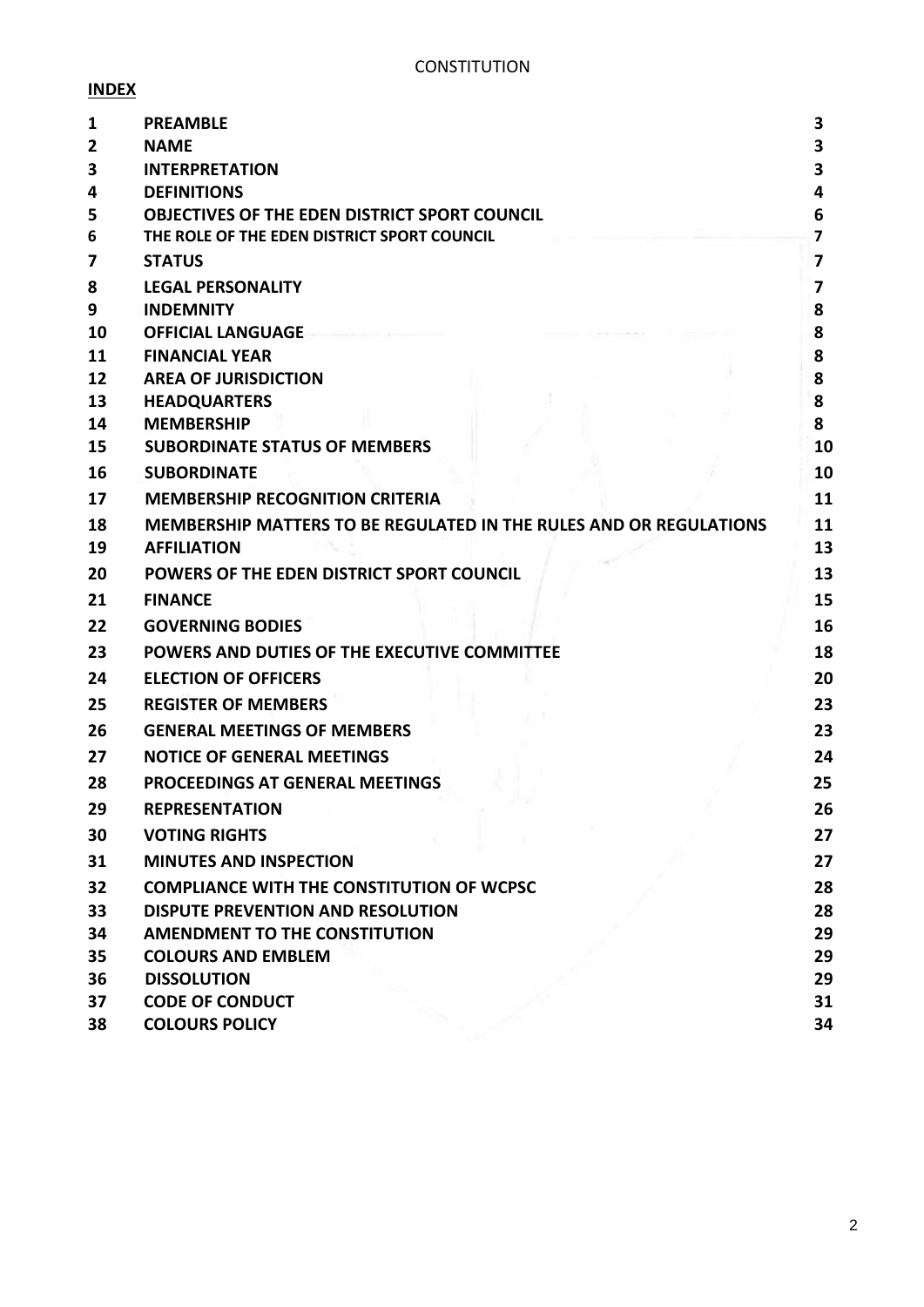# 1 **PREAMBLE**

1.1 The founding members, which consist of the Eden sporting organisations and sport persons, have unequivocally pledged to unite and commit themselves towards an improved system based upon principles of equal opportunity, non-racialism and non-sexism for all persons, and have dedicated themselves to ensuring equitable development at district and representative level, which ensures the implementing of co-ordinated sport procedures and policies, which would ensure high performance levels of athleticism, thus allowing the delivery of Eden Teams by the pooling of activities, resources, experience and expertise, as well as co-ordinating the preparation and delivery of Eden Teams to any high performance event on district and provincial level.

1.2 **EDEN DISTRICT SPORT COUNCIL [ESC]**, an organisation affiliated to WCPSC, undertakes to respect the provisions of the WCPSC Constitution and to abide by the decisions of WCPSC. Furthermore, the EDEN DISRICT SPORT COUNCIL undertakes, in accordance with our mission and role at district level, to participate in actions to promote peace and to promote women in sport. The ESC also undertakes to support and encourage the promotion of sport ethics, to fight against doping and to demonstrate a responsible concern for environmental issues.

# 2 **NAME**

The name of the organization is the **EDEN DISTRICT SPORT COUNCIL**, hereinafter referred to as the ESC.

# 3 **INTERPRETATION**

In this Constitution, in the absence of the an express provision or statement to the contrary -

- 3.1 the headings are used for reference and convenience only and shall in no way be used to explain, amplify or modify or aid in the interpretation of this Constitution;
- 3.2 when any number of days is prescribed in this Constitution, same shall be reckoned exclusively of the first and inclusively of the last day unless the last day falls on a Saturday, Sunday or officially recognized South African public holiday, in which case the last day shall be the next succeeding day which is not a Saturday, Sunday or officially recognized South African public holiday, and "business day" is any day which is not a Saturday, Sunday or officially recognized South African public holiday;
	- 3.3 where figures are referred to in numerals and in words, if there is any conflict between the two, the word shall prevail;
	- 3.4 where any term is defined within the context of any particular clause in this Constitution, the term so defined, unless it is clear from the clause in question that the term so defined has limited application to the relevant clause, shall bear the meaning ascribed to it for all purposes in terms of this Constitution, notwithstanding that that term has not been defined in this interpretation clause;
	- 3.5 the expiration or termination of this Constitution shall not affect such of the provisions of this Constitution as expressly provide that they will operate after any such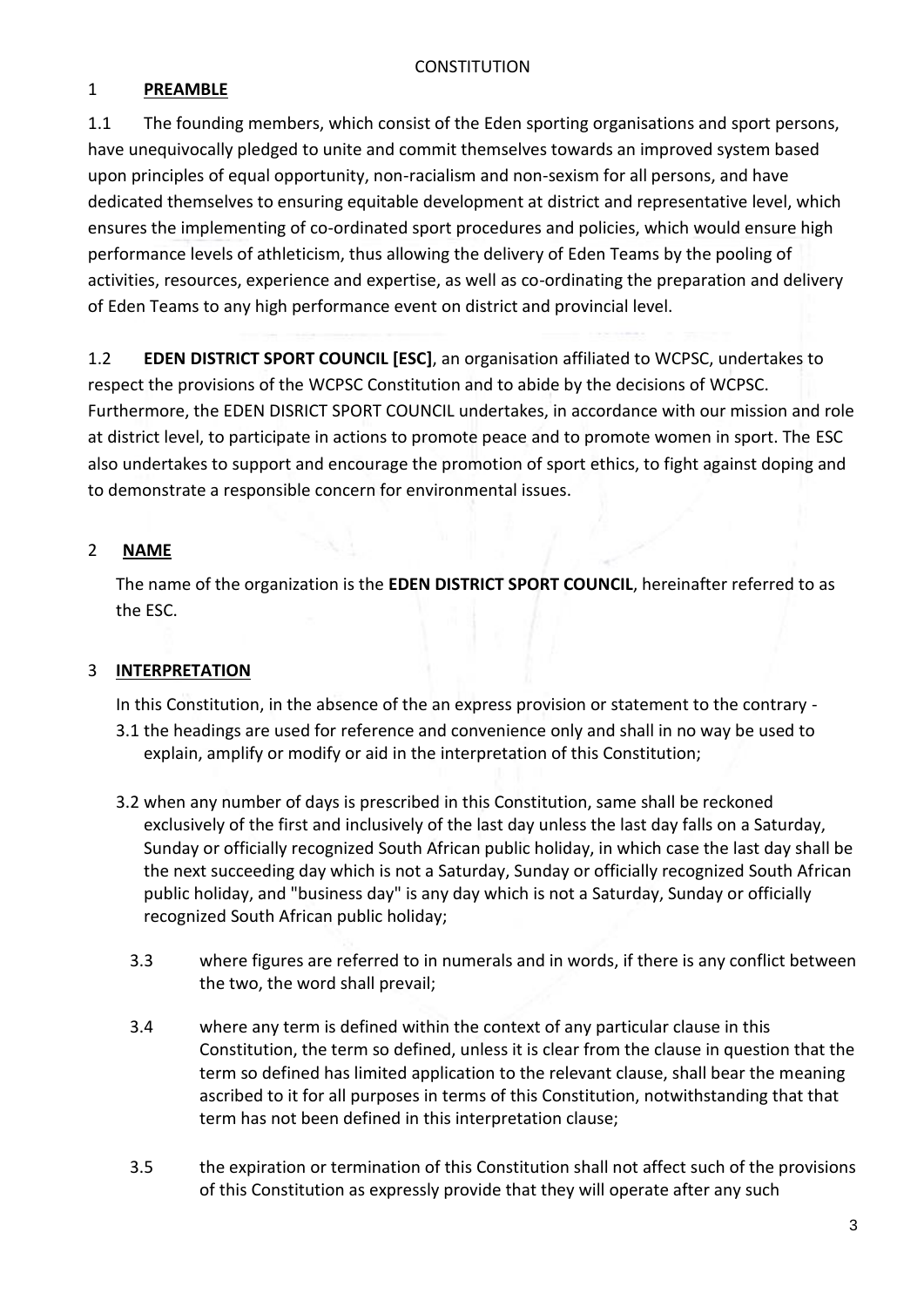expiration or termination or which of necessity must continue to have effect after such expiration or termination, notwithstanding that the clauses themselves do not expressly provide for this; and

3.6 words importing any one gender shall include the other , words importing the singular shall include the plural and *vice versa* and words importing natural person shall include created entities (whether corporate or not) and *vice versa.*

#### 4 **DEFINITIONS**

| 4.1  | "the Act"                 | the Non-Profit organisation Act 71 of 1997(as amended);                                                                                            |  |  |
|------|---------------------------|----------------------------------------------------------------------------------------------------------------------------------------------------|--|--|
| 4.2  | "Articles of Association" | means SASCOC's Articles of Association incorporating the<br>Memorandum of Association and registered under<br>2004/033949/08;                      |  |  |
| 4.3  | "Athlete's Commission"    | shall mean athletes presently constituted into the body of<br>members who are currently still active in a particular Sporting<br>Code;             |  |  |
| 4.4  |                           | "Annual General Meeting " means the annual general meeting of the membership held in<br>accordance with the provisions of this Constitution;       |  |  |
| 4.5  | "Executive Committee"     | means the Executive Committee of the District Sport<br>Council as constituted from time to time in terms of this<br>constitution.                  |  |  |
| 4.6  | "CAS"                     | means the Court of Arbitration for Sport, presently constituted<br>and domiciled in Switzerland;                                                   |  |  |
| 4.7  | "Calendar Year"           | means in each year, the period commencing 1 January ending 31<br>December of the relevant year;                                                    |  |  |
| 4.8  | "Constitution"            | means this constitution of the District Sport Council;                                                                                             |  |  |
| 4.9  |                           | "Constitution of the Republic" means the Constitution of the Republic of South Africa Act<br>108 of 1996 (as amended);                             |  |  |
| 4.10 | "Delegate"                | means a delegate appointed by a Member to represent it at any<br>General Meeting;                                                                  |  |  |
| 4.11 | "General Assembly"        | means the general assembly of the District Sport<br>Council as contemplated by clause 2.1.1;                                                       |  |  |
| 4.12 | "General Meeting"         | means any general meeting of the Members and excludes an<br>annual general meeting, and special general meeting or an<br>ordinary general meeting; |  |  |
| 4.13 | "Good Standing"           | means a member or individual who has not violated the                                                                                              |  |  |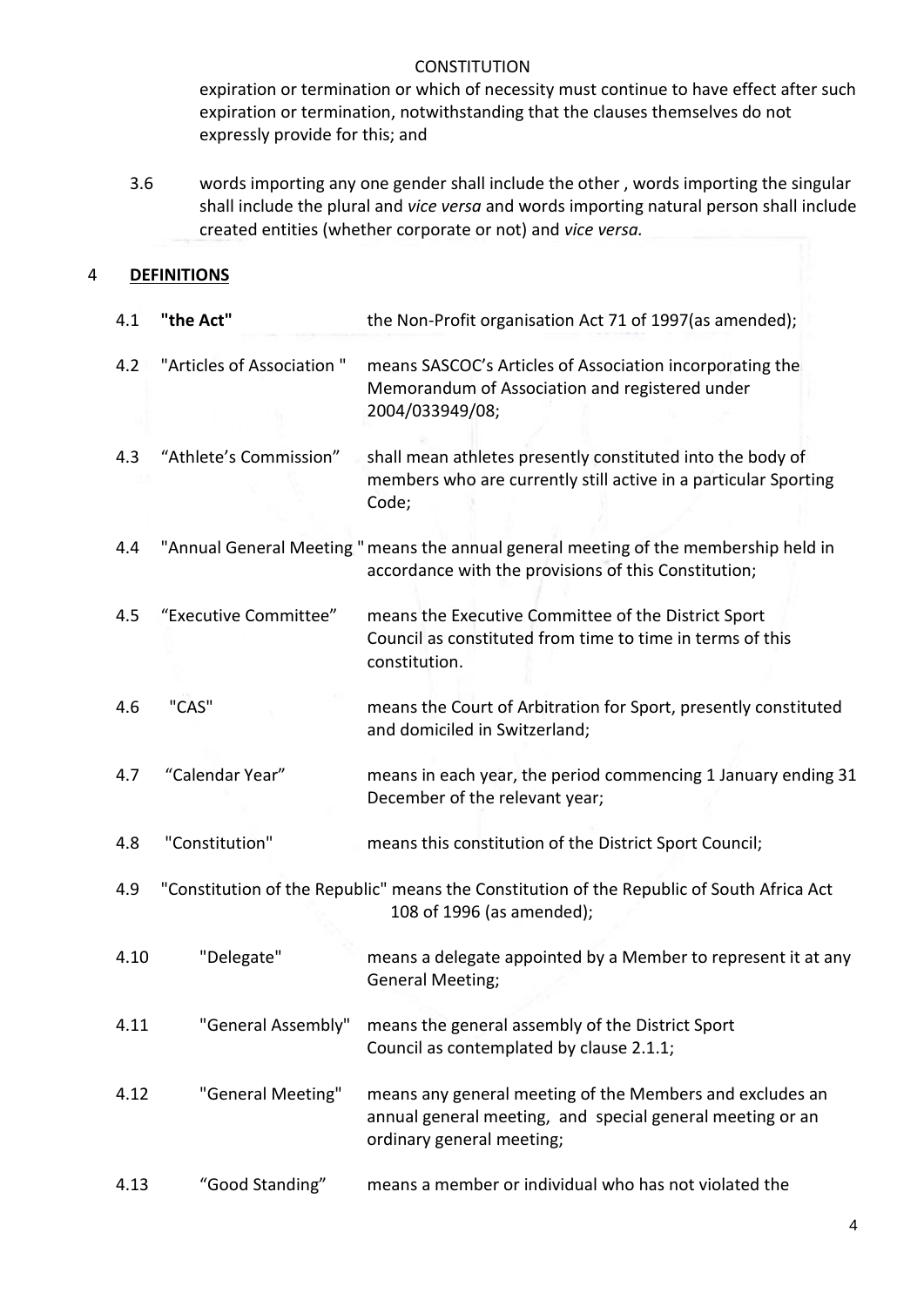provisions of this Constitution and/or the Rules and Regulations governing the members.

- 4.14 "MEC" means the Member of the Executive Council responsible for Sport and Recreation in the Province;
- 4.15 "Member" means a member of the District Sport Council in terms of this Constitution.
- 4.16 "National Sports Act" means the National Sport and Recreation Act, no 18 of 2007 as amended or any other Act which replaces it;
- 4.17 "National Sport Federation" means a national sports association that is recognized and accepted by SASCOC and or in terms of the Rules and Regulations of SASCOC
- 4.18 "Notice shall unless the context indicates otherwise, mean a written communication which has to be delivered to the addressee by ordinary or registered post to its address as notified by it and recorded in the records of the PSC, sent by post or telefaxed transmission or e-mail, to the number or e-mail address provided by the addressee and recorded in the records of the PSC. Any notice sent by post shall be deemed to have been received by the addressee within 5 (five) days of the proven date of posting. Any notice sent by telefaxed transmission shall be deemed to have been received by the addressee on the day after the {proven date of telefax transmission. Any e-mailed notice shall be deemed to have been received by the addressee on the day after the proven date of the e-mail transmission.
- 4.19 ""Province" means the jurisdictional area of the Provincial Government of South Africa;
- 4.20 "District Federation" means a sport organization recognized as such and affiliated to a Provincial and National Sport Federation, and responsible for coordinating, organizing and managing a sports code in the district;
- 4.21 "District Committees" means the coordinating committee as Recognized/established 4.22 by the ESC as the need arise;
- 4.23 "Quadrennial General Meeting" shall mean a Quadrennial General Meeting held in accordance with the provisions of this Constitution;
- 4.24 "District Sport Council" means the district/metro within the Province as defined by the Provincial Government;
- 4.25 "SASCOC means the South African Sport Confederation and Olympic Committee as defined in the Sports and Recreation Act, 1997 (as amended)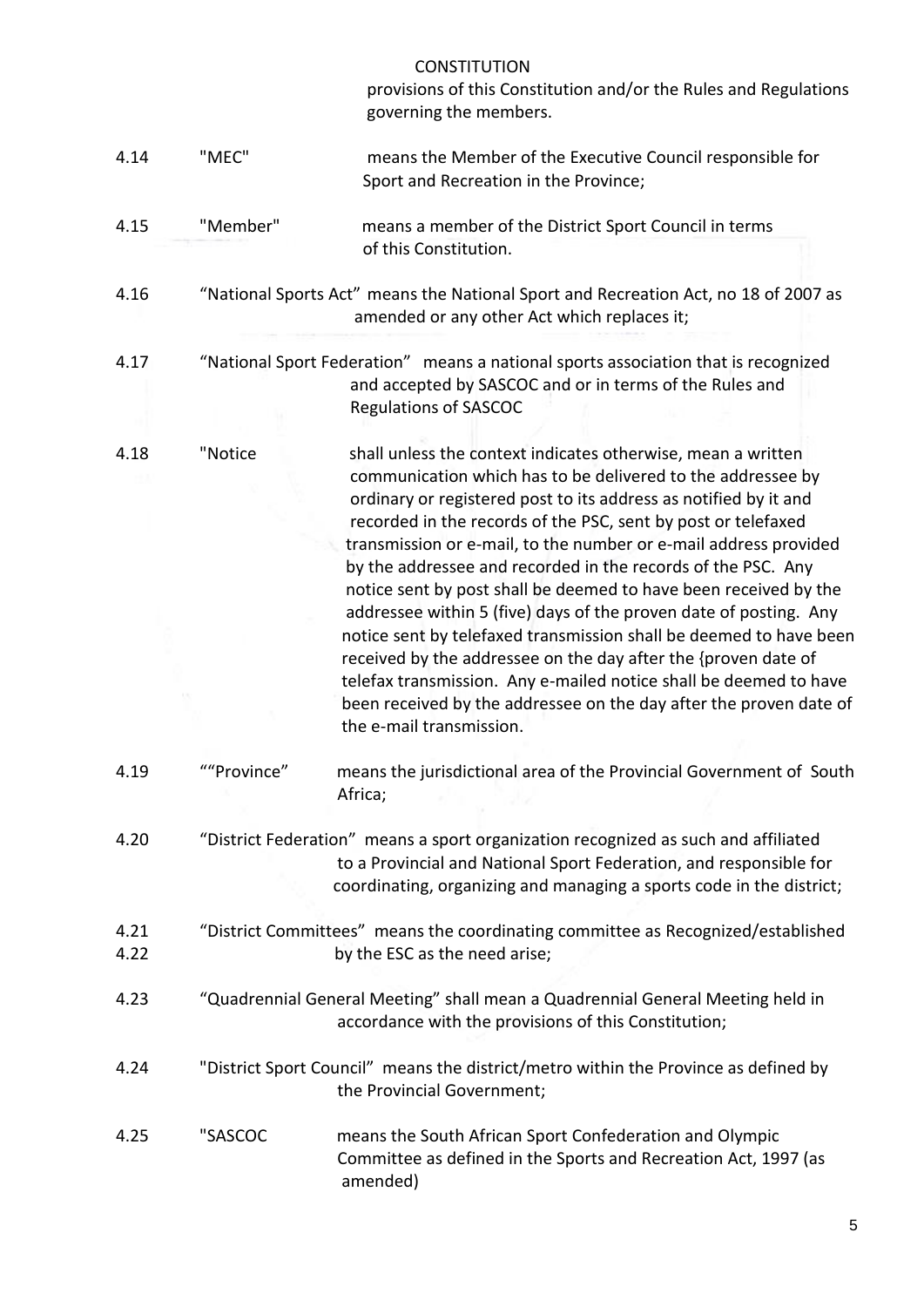| 4.26 | "South Africa" | <b>CONSTITUTION</b><br>means the "Republic of South Africa" as defined in the Constitution<br>of the Republic of South Africa, 1996.                                          |
|------|----------------|-------------------------------------------------------------------------------------------------------------------------------------------------------------------------------|
| 4.27 |                | "Special General Meeting" means the Special General Meeting of the membership<br>held in accordance with the provisions of this Constitution;                                 |
| 4.28 |                | "Financial Year" shall be the period 1 April to 31 March the following Year                                                                                                   |
| 4.29 |                | "Singular/Plural" In this constitution unless inconsistent with the context, the singular<br>include the plural and vice versa and persons shall include bodies<br>corporate. |
| 4.30 | "WCPSC"        | means the Western Cape Provincial Sport Confederation                                                                                                                         |
| 4.31 | "WC"           | Province of the Western Cape                                                                                                                                                  |
| 4.32 | "DSC"          | refers to District Sport Councils                                                                                                                                             |
| 4.33 | "ESC"          | refers to the Eden District Sport Council                                                                                                                                     |

# 5 **OBJECTIVES OF THE EDEN DISTRICT SPORT COUNCIL**

- 5.1 The objectives of the **Eden District Sport Council** is to:
	- 5.1.1 apply for membership of WCPSC as a structure recognized by SASCOC as a coordinating, evaluation and monitoring structure of sport in the communities within the geopolitical district of the **Eden District.**
	- 5.1.2 promote, advance, develop sport initiatives in the **Eden District**;
	- 5.1.3 deliver mandates delegated to the ESC, by WCPSC;
	- 5.1.4 promote, advance, assist all sporting codes at a district level, in line with the Articles of Association, sporting programs, rules, policies and directives of WCPSC and SASCOC;
	- 5.1.5 advise and participate in the consultative process of planning of the **Western Cape Department of Cultural Affairs & Sport.**
	- 5.1.6 drive and support transformation of the sport sector and to facilitate sport development in the **Eden District.**
	- 5.1.7 co-operate, liaise and work with **Eden District Federations**, **Western Cape Provincial Federations**, **Western Cape Department of Cultural Affairs and Sport**, **Western Cape Provincial Sport Confederation**, **Local Governments** and with any other organization established to promote sport in the **Eden District**.
	- 5.1.8 initiate partnerships with the private and public sector regarding resources needed to support sporting programs.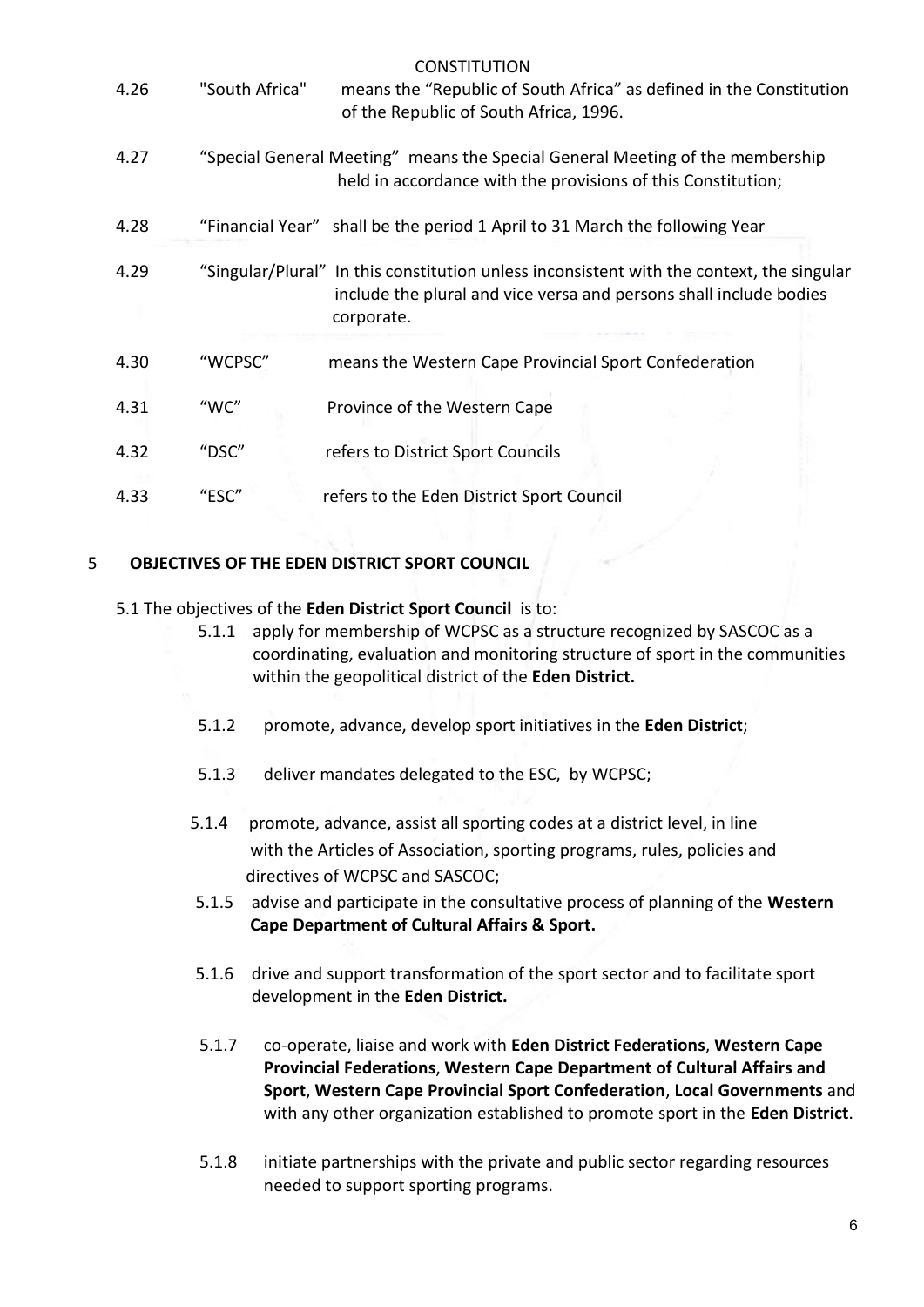- 5.1.9 establish strategic partnership with Municipalities on the building needs and usage of facilities.
- 5.1.10 promote the creation of sport structures and efficient management and assist with the creation of all-inclusive sport with unified structures in all sporting codes at a district level; and
- 5.1.11 foster co-operation and build partnership amongst all sectors of society that are committed to sports development within the district;

# 6 **THE ROLE OF THE EDEN DISTRICT SPORT COUNCIL**

The **Eden District Sport Council** shall be to:

- 6.1 Serve and function in furtherance of the ESC's aims and objective as the custodian for sport and recreation at district level;
- 6.2 Facilitate and foster the spirit of co-operation and collaboration amongst all role players and stakeholders of sport and recreation in the district;
- 6.3 Assist District Sport Federations inclusive of school sport in developing the sport codes in the implementation of sport and recreation programs, inclusive of competitive sporting events, mass participation programs and recreation festivals;
- 6.4 Monitor and evaluate sport development across the district in consultation with all relevant stakeholders.

# 7 **STATUS**

The **Eden District Sport Council** is established in terms of clause 14.4 of the WCPSC Constitution

# 8 **LEGAL PERSONALITY**

- 8.1 The **Eden District Sport Council** is a voluntary association having a separate legal existence identity, from that of its Members, and is entitled to own property, whether movable or immovable or otherwise, as well as to sue and be sued in its own name, not-withstanding any change in the composition of its membership from time to time, it shall have perpetual succession.
- 8.2 All movable property or other rights relating to immovable property which may be obtained by the **Eden District Sport Council** from time to time shall be registered in the name of the **Eden District Sport Council.** .
- 8.3 The **Eden District Sport Council** shall be a non-profit organization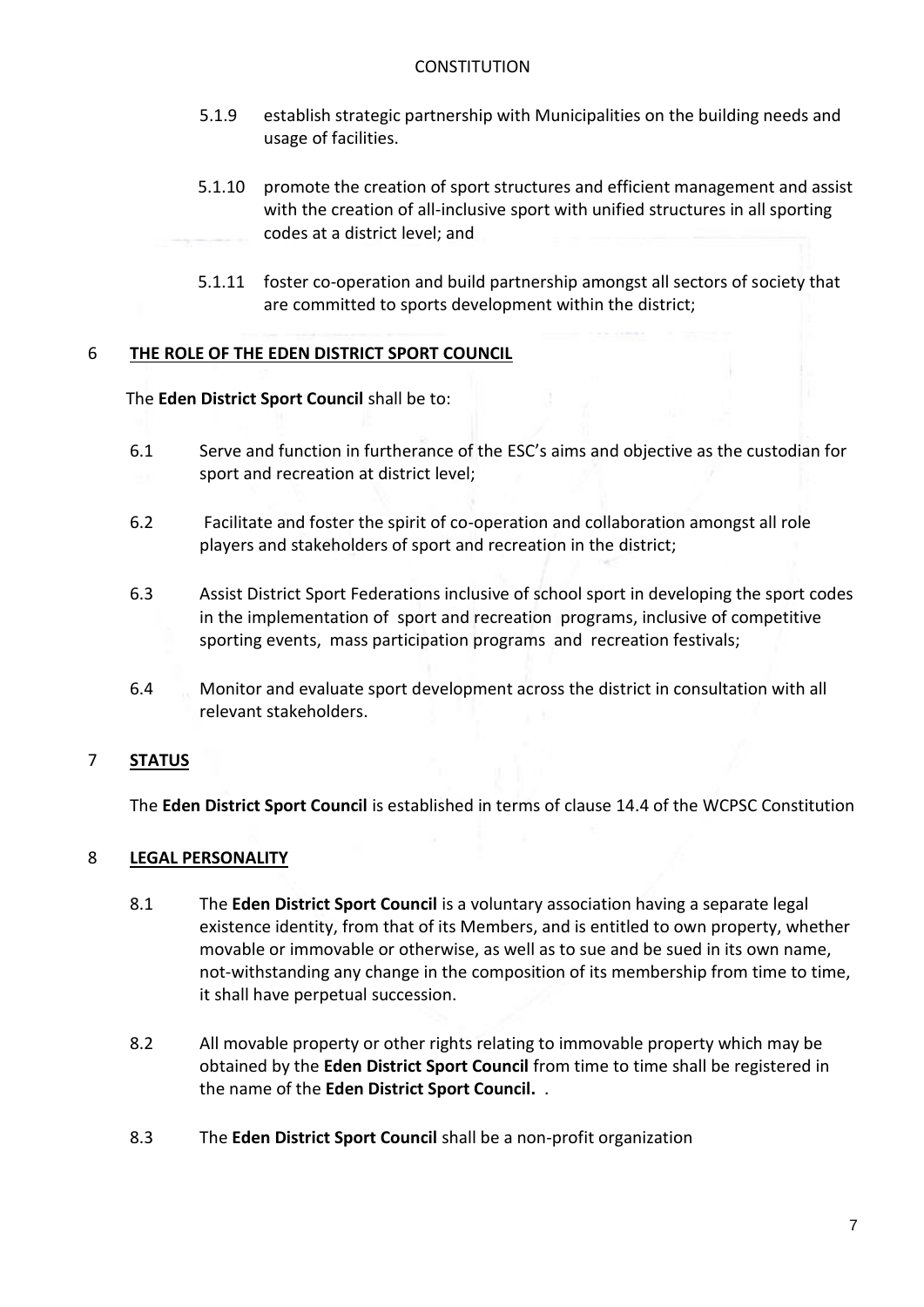# 9 **INDEMNITY**

- 9.1 Every office bearer, official or employee of the **Eden District Sport Council** are indemnified by the **Eden District Sport Council** against all losses, charges, costs, damages and all other expenses and liabilities which he or she may incur or become liable for by virtue of any reason or any act, omission in the discharge of his or her duties, unless the loss in question is caused by his or her own negligence, dishonesty or bad faith.
- 9.2 Every office bearer, official or employee of the **Eden District Sport Council** are indemnified by the **Eden District Sport Council** against pecuniary loss sustained by reason of legal proceedings, arising out of whatsoever cause, instituted against the **Eden District Sport Council** or against such office bearer, official or employee in his or her representative capacity, provided the indemnity conveyed herein has not extended to private personal acts of such office bearers, official or employee, or cause as a result of negligence, dishonesty or bad faith.

#### 10 **OFFICIAL LANGUAGE**

The official language of the **Eden District Sport Council** in case of any dispute shall be English.

#### 11 **FINANCIAL YEAR**

The financial year of the **Eden District Sport Council** shall be from 1 January to the 31 December of each year.

#### 12 **AREA OF JURISDICTION**

The area of jurisdiction shall be the **Eden District** as defined in the Constitution of the Republic of South Africa. This will cover the following municipal districts:

12.1Kannaland; 12.2Hessequa; 12.3Mossel Bay; 12.4George; 12.5Oudtshoorn; 12.6Bitou; 12.7Knysna

#### 13 **HEADQUARTERS**

The headquarters of the **Eden District Sport Council** shall be as determined by the MANCO until such time a permanent office be established.

#### 14 **MEMBERSHIP**

The members of the **Eden District Sport Council** shall consist of the following: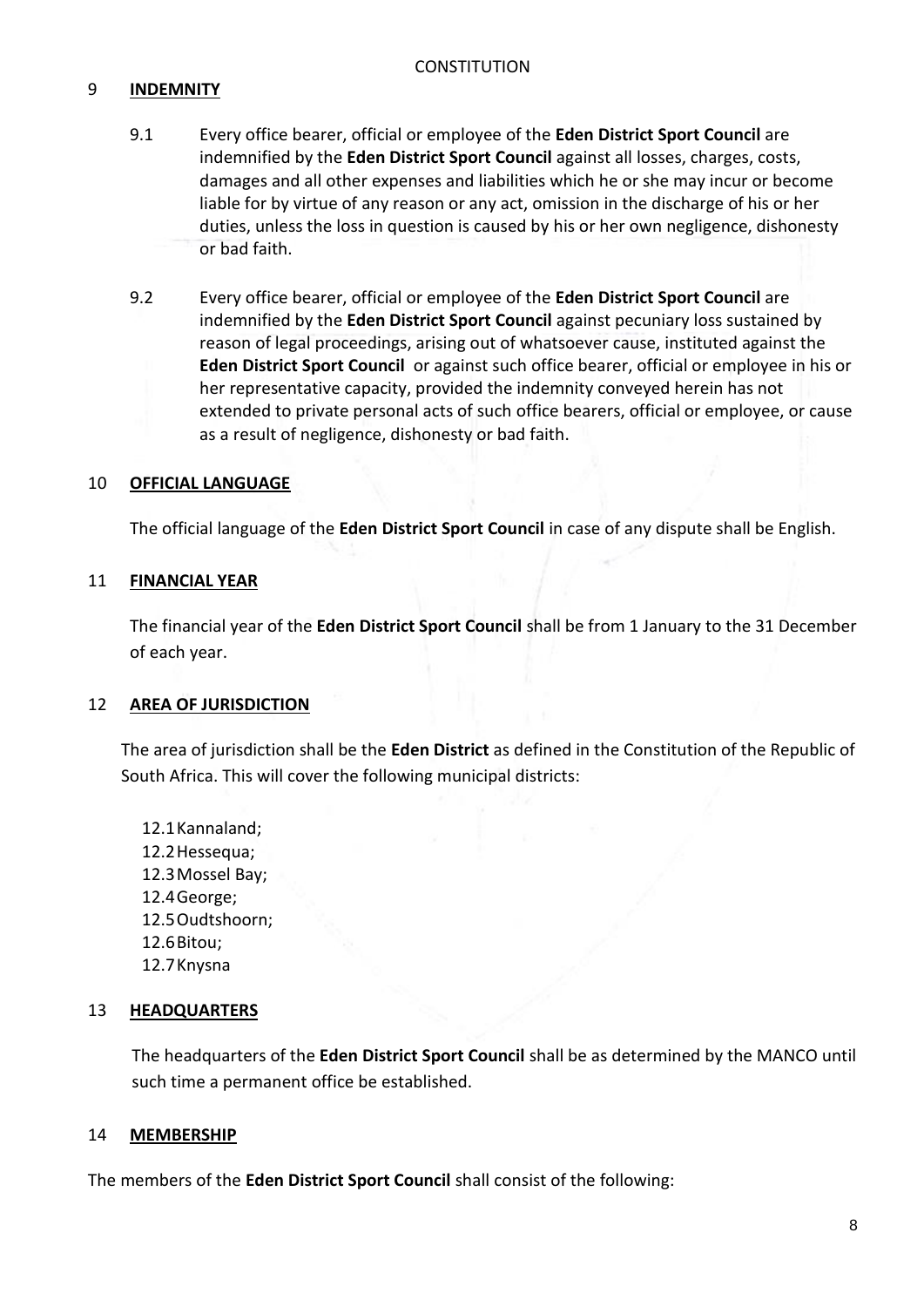# 14.1. **District Sport Federations**

- 14.1.1. District Sport Federations affiliated to the National and WC Federations governing sports on the programme of the Olympic Games;
- 14.1.2. District Sport Federation affiliated to other major National Federations governing sport presently not included in the programme of the Olympic Games;
- 14.1.3. District Sport Federations whose sports are practised in the Paralympic Games;
- 14.1.4. District Sport Federations affiliated to National and WC Federations, which are listed as "Recognized National Federations" by SASCOC;
- 14.1.5. Sport Federations which are not recognized internationally, and do not have an international body, but whose activities are practiced nationally and whose desire it is to affiliate to SASCOC and who are able to fulfil SASCOC's criteria as set out in this Constitution together with the Rules;
- 14.1.6. The ESC shall not recognize more than one District Sport Federation for each sport governed by a National Federation.

# 14.2. **Associate Members**

The ESC may, by a majority vote taken at an Annual General Meeting or Special General Meeting convened *inter alia* for this purpose, grant Associate Member status to any other association operating on a district level and who organize district competitions on a regular basis.

- 14.2.1. Sport Federations/Associations which are multi-sport and cater for special needs and interests of their members, whose sport are being practised by the National and WC Sports Federations;
- 14.2.2. The ESC may, by a majority vote taken at an Annual General Meeting or a Special General Meeting convened inter alia for this purpose, grant Special Organisational Member status to any association operating on a district level and who may or may not be affiliated to an International Organisation and who do not organize national competitions on a regular basis; and
- 14.2.3. Special Organisational Members will be entitled to attend and speak at meetings, but do not have voting rights at any ESC meetings.

# 14.3**. Ex-Officio Members**

 14.3.1 One [1] DCAS Member shall also be a Member of the ESC Executive in an *ex-officio* capacity and shall be entitled to attend, speak and but with no voting right

# 14.4 **Local Sport Councils**

 Local Sport Council is a structure recognised by ESC as the co-ordinating body of sport in each municipality of the Eden District as per the seven [7] geo-political demarcation of the district, and notified as such will be entitled to vote per Local Sport Council at a General Meeting of ESC subject to Article 18.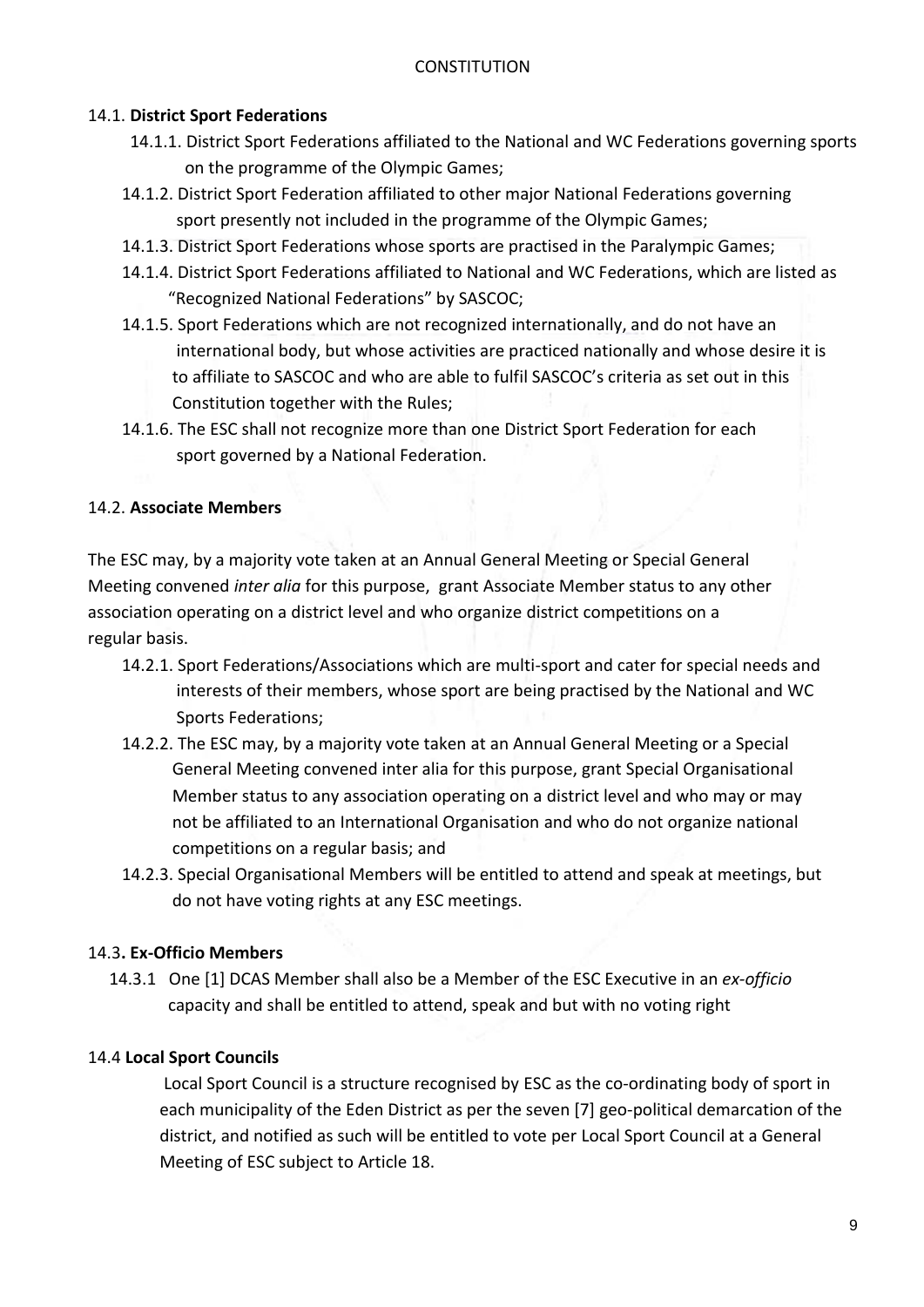#### 14.5. **Honorary Members**

- 14.5.1. The General Meeting, on the proposal of the Executive, may grant the titles of Honorary Member to a person or persons who have rendered meritorious service to the ESC.
- 14.5.2. An Honorary Member shall be invited to attend General Meetings but shall not have the right to vote.
- 14.5.3. The General meeting shall have the power to withdraw the Honorary Membership conferred on any person or persons at any time, on good cause being shown to them.

# 14.6. **Termination of Membership**

The ESC may, by resolution at a General Meeting or Special General Meeting, with a 2/3rds (two thirds) of affiliated members present, withdraw the membership contemplated by Articles 8.1 to 8.3 and 8.5 to 8.8 in which event the relevant Member will cease forthwith to be a Member of the ESC.

# 15 **SUBORDINATE STATUS OF MEMBERS**

- 15.1. Members shall be subordinate to the ESC and must comply with the Constitution of the ESC and any directives issued by the ESC from time to time subject to the proviso that any directive shall not be in conflict with any requirement of the relevant national body to which the Member is affiliated.
- 15.2. Member's constitutions and any rules or regulations formulated thereunder shall be approved by the ESC and shall not be in conflict with any the constitutions of the ESC, IOC Olympic Charter, and/or the Constitution of SASCOC as well as the Constitutions of the IPC, CGF, IWGA, ISF, Supreme Council for Sport, ANOCA and COSANOC.

# 16 **SUBORDINATE**

- 16.1.1 The members of the **Eden District Sport Council** shall be the Eden District Federations, ESC Associate Members and Local Sport Councils, whose applications for membership are ratified by the General Assembly.
- 16.1.2 Any other Sport Governing Body and Controlling Bodies prescribed by the National Sport and Recreation Act and SASCOC Articles of Association in relation to sport activities in the **Eden District**.;
- 16.1.3 The **Eden District Sport Council** shall, in its discretion grant full, special or associate membership to applicants referred to under paragraphs 14.1.2, and 14.1.3 provided that such applicants meet with any required guidelines as may be laid down by the **Eden District Sport Council** from time to time with due consideration to Clause 14.1.2.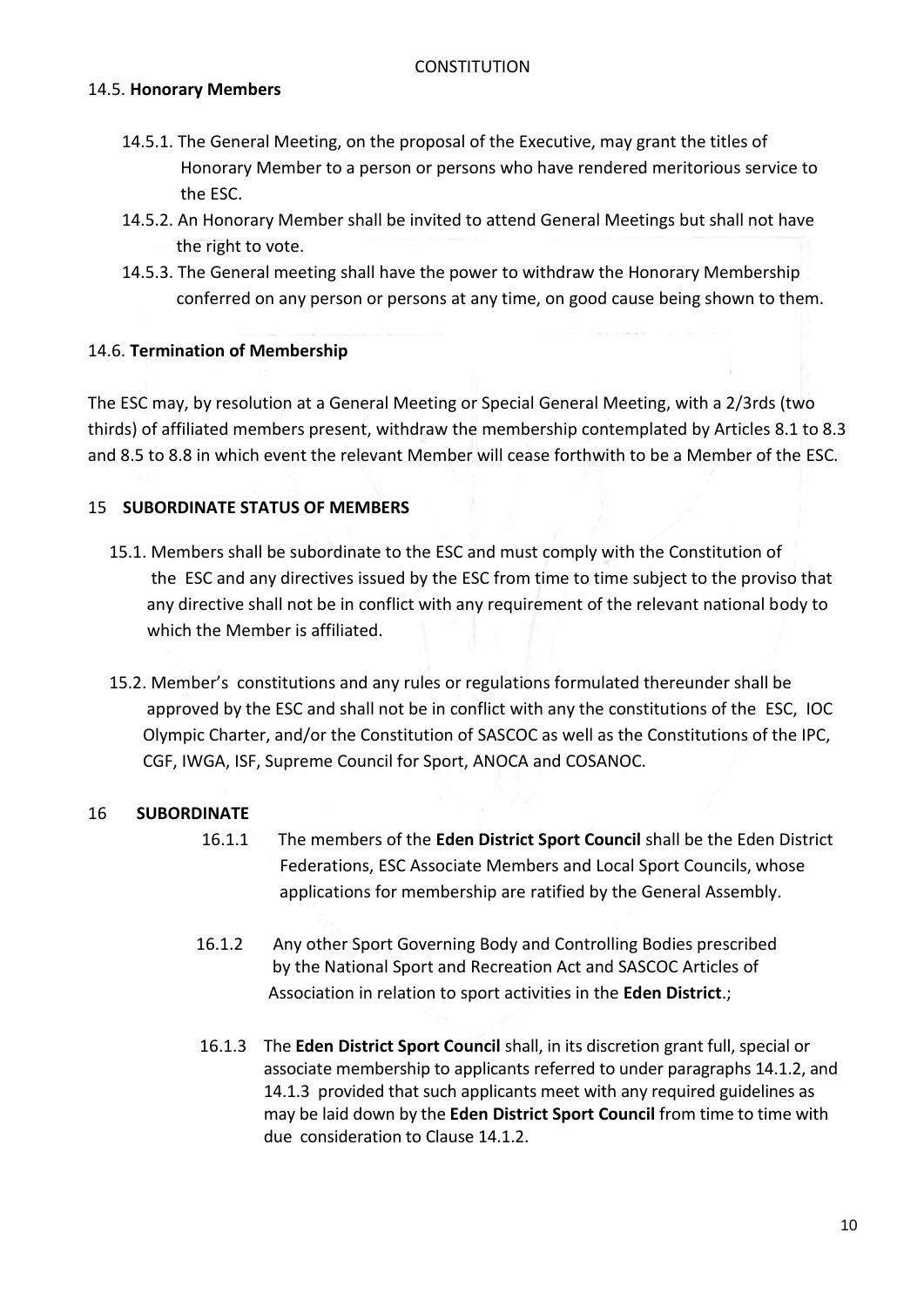- 16.1.4 An application for membership shall only be considered if the following conditions are complied with:-
- 16.1.4.1 A letter of application as well as the completed prescribed application form.
- 16.1.4.2 A copy of the constitution of the applicant, which complies with the Provisions of the ESC and WCPSC and their respective Provincial and National Federations, as well as written proof from the duly appointed auditor that they are in compliance with the provisions of the Constitution and of corporate governance.
	- 16.1.4.3 A list of all affiliates of the applicant,
	- 16.1.4.4 And that the application is tabled at either an Annual General Meeting or a Special General Meeting and it appear on the Agenda of the meeting at which it is to be considered.

# 17 **MEMBERSHIP RECOGNITION CRITERIA** (to be read in conjunction with addendum A)

To be eligible for recognition, organizations which control the development of and participation by local and provincial sporting codes must meet the following criteria:-

- 17.1 must be properly constituted and operate on democratic principles;
- 17.2 have a formal written constitution and acceptable democratically elected committee(s) or structure(s), which operates in a transparent, accountable, and responsible manner; and demonstrate an agreed level of sound management and financial accountability and stability.
- 17.3 the sport body must abide by the anti-doping policy of the institute for Drug Free Sport, and WADA as adopted by the WCPSC and SASCOC
- 17.4 participation must be available to all sections of the community and not be restricted for reasons of finance, gender, disability or any other discriminatory reason.

# 18 **MEMBERSHIP MATTERS TO BE REGULATED IN THE RULES AND OR REGULATIONS**

The executive committee shall draft such Rules and/or Regulations as may be deemed necessary, for approval by the General Assembly.

18.1 The Rules may regulate any matter relating to Membership, including but not limited to the following matters: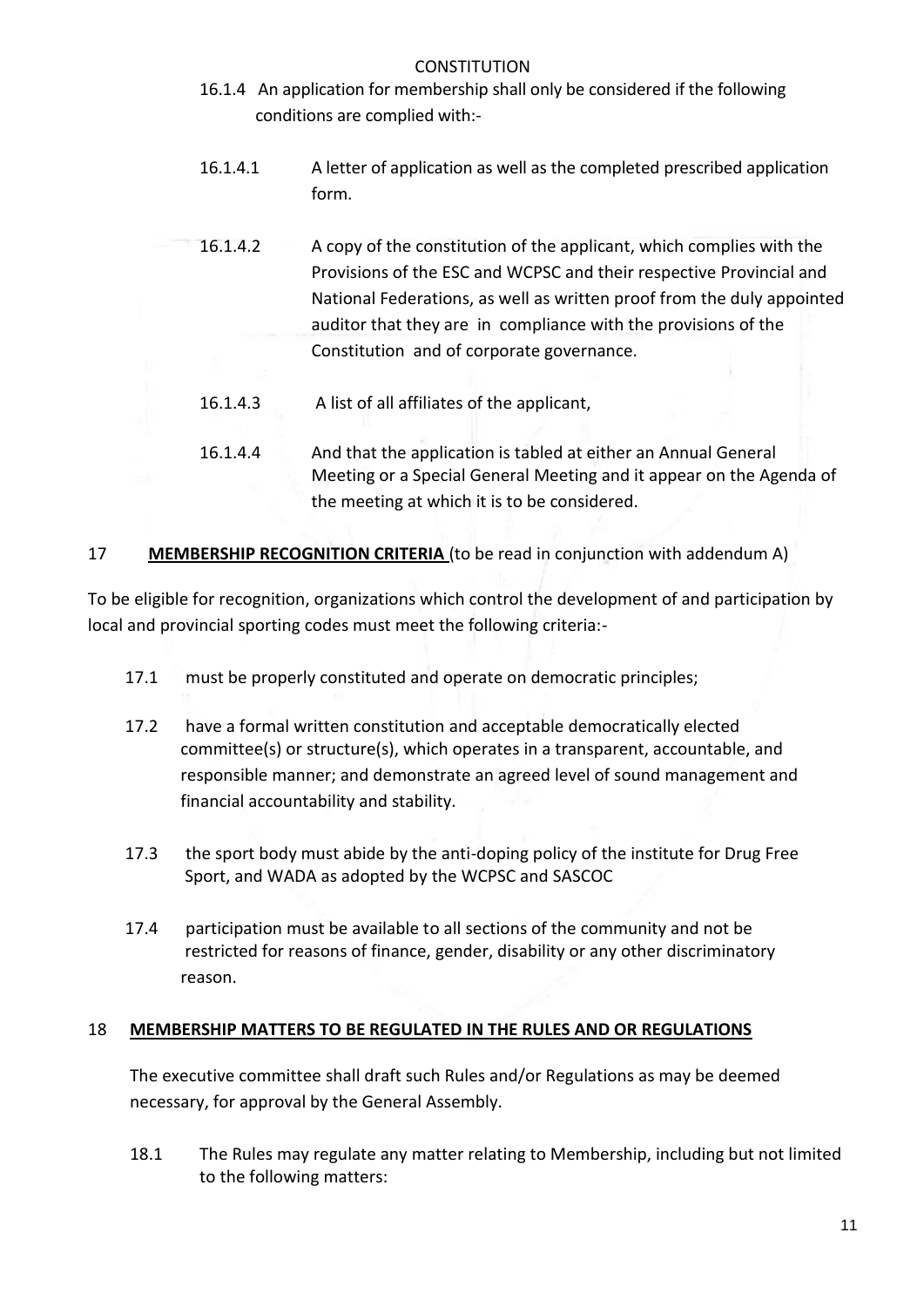- 18.1.1 the criteria and procedure for acceptance of Members;
- 18.1.2 the colours and emblems of **Eden Sport Council** members;
- 18.1.3 the membership fees and subscriptions to be paid by Members;
- 18.1.4 the obligations of Members with respect to financial statements and books of accounts;
- 18.1.5 the grounds on which Members may be suspended from membership to **Eden District Sport Council**; and
- 18.1.6 any amendment to any District Sports Council's constitution.
- 18.1.7 All applications for membership must be ratified at the AGM;
- 18.1.8 Provisional membership can be allocated by the EXCO and must then be ratified at the first AGM.
- 18.2 The criteria referred to in article 15 above shall, include the following requirements:
	- 18.2.1 No Member will be eligible to acquire or to retain membership of the **Eden District Sport Council** unless it has a constitution which provides for:
		- 18.2.1.1 open elections to be held at intervals of not more than four (4) years;
		- 18.2.1.2 minutes of Annual General meetings and approved annual financial statements to be presented to its membership;
		- 18.2.1.3 the member must recognize and accept the authority of the ESC, WCPSC and SASCOC; and
		- 18.2.1.4 after all Eden Federations have complied fully with such provisions of its constitution and has provided written proof of such compliance to the **Eden District Sport Council**.
		- 18.2.1.5 All federations must make provision for all levels of participation within their structures e.g Masters, Adults, Youth, Juniors and Schools.
		- 18.2.1.6 All school sport codes must be part of their relevant and respective federations;
	- 18.2.2 No Member may be affiliated to the **Eden District Sport Council** unless it is entitled to take its own decisions on any matter connected with its affiliation independently of any external body;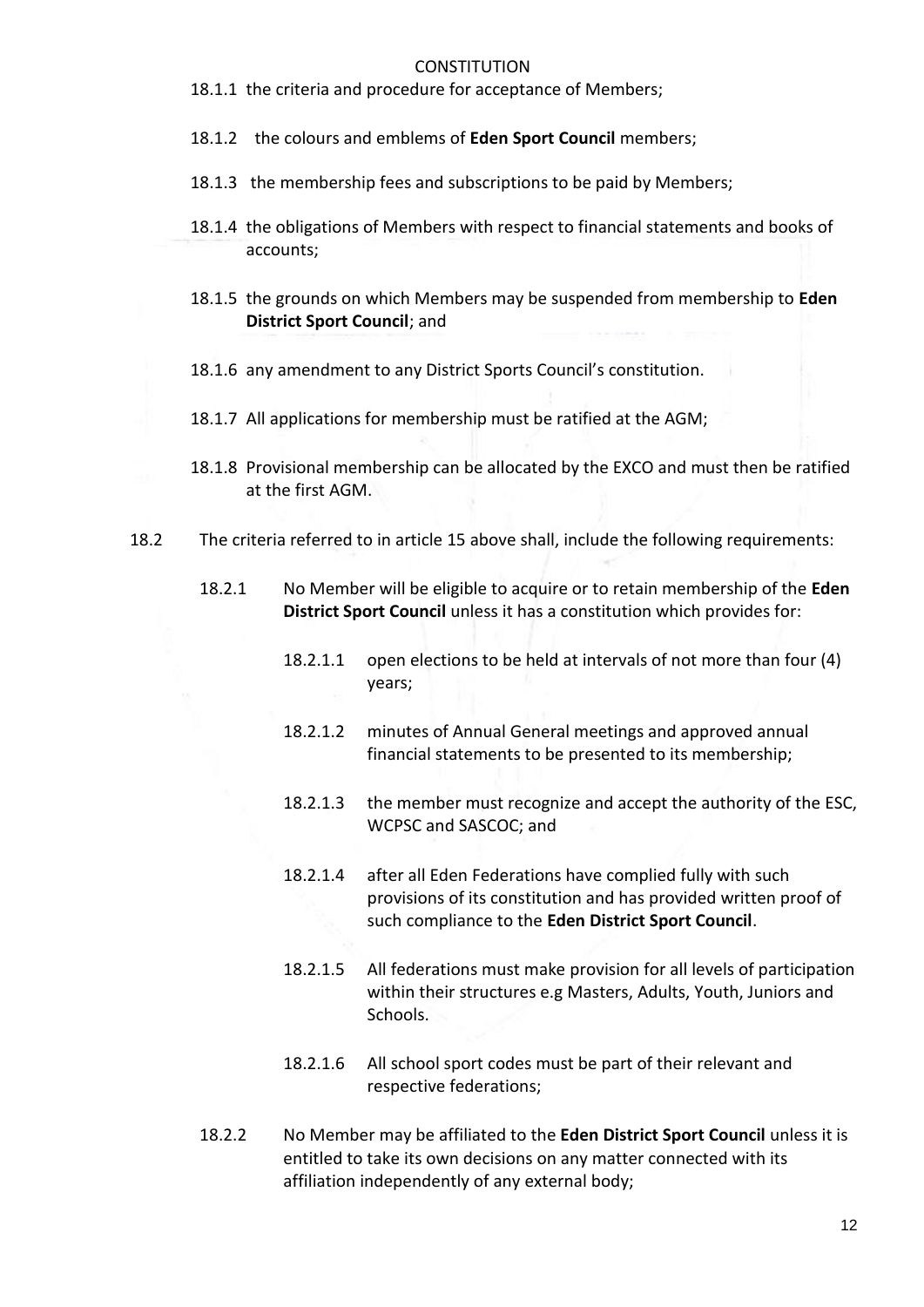- 18.2.3 No Member may be used as a source of profit for its officials or for those who have lent funds to it, provided that the payment of a normal rate of interest to the latter shall be permissible.
- 18.2.4 In the event of a Member wishing to enter into an agreement with any company, which may change the status of the Member and its affiliation with the **Eden District Sport Council**, it shall inform the **Eden District Sport Council** of its intentions in writing and disclose all information of whatsoever nature to the **Eden District Sport Council**, to enable it to consider the affiliation or continued affiliation of the said Member is in the best interests of sport in the **Eden District.**

# 19 **AFFILIATION**

- 19.1 The **Eden District Sport Council** shall apply for affiliation to the WCPSC and via the WCSPC to the South African Sport Confederation and Olympic Committee (SASCOC),
- 19.2 The provisions of this Constitution shall be subject to, and not in conflict with the WCPSC Constitution and any rules, policies or regulations of WCSPC. In the event of such conflict, the provisions of the WCPSC Constitution, or rules or policies or regulations shall prevail.

# 20 **POWERS OF THE EDEN DISTRCIT SPORT COUNCIL**

- 20.1 The **Eden District Sport Council** shall have all powers as may be necessary or reasonably required in law to achieve its objectives as set out in clause 4 above, and for its proper and efficient functioning and administration, it shall have the following powers:
	- 20.1.1 it shall be capable to exist on its own and shall continue to exist even after its membership changes;
	- 20.1.2 to purchase or acquire in any way land, buildings, agencies, shares, debentures and every other kind or description of movable and immovable property;
	- 20.1.3 to manage, insure, sell, lease, mortgage, dispose of, give in exchange, work, develop, build on, improve, turn to account or in any way otherwise deal with all or any part of its property and assets;
	- 20.1.4 to accept donations and legacies and raise funds, subject to the express limitation that should the services of a fund raiser be used for collection of contributions, [the expenses remunerations and/or commission included) be negotiated between the EXCO and the other parties.
	- 20.1.5 to borrow money;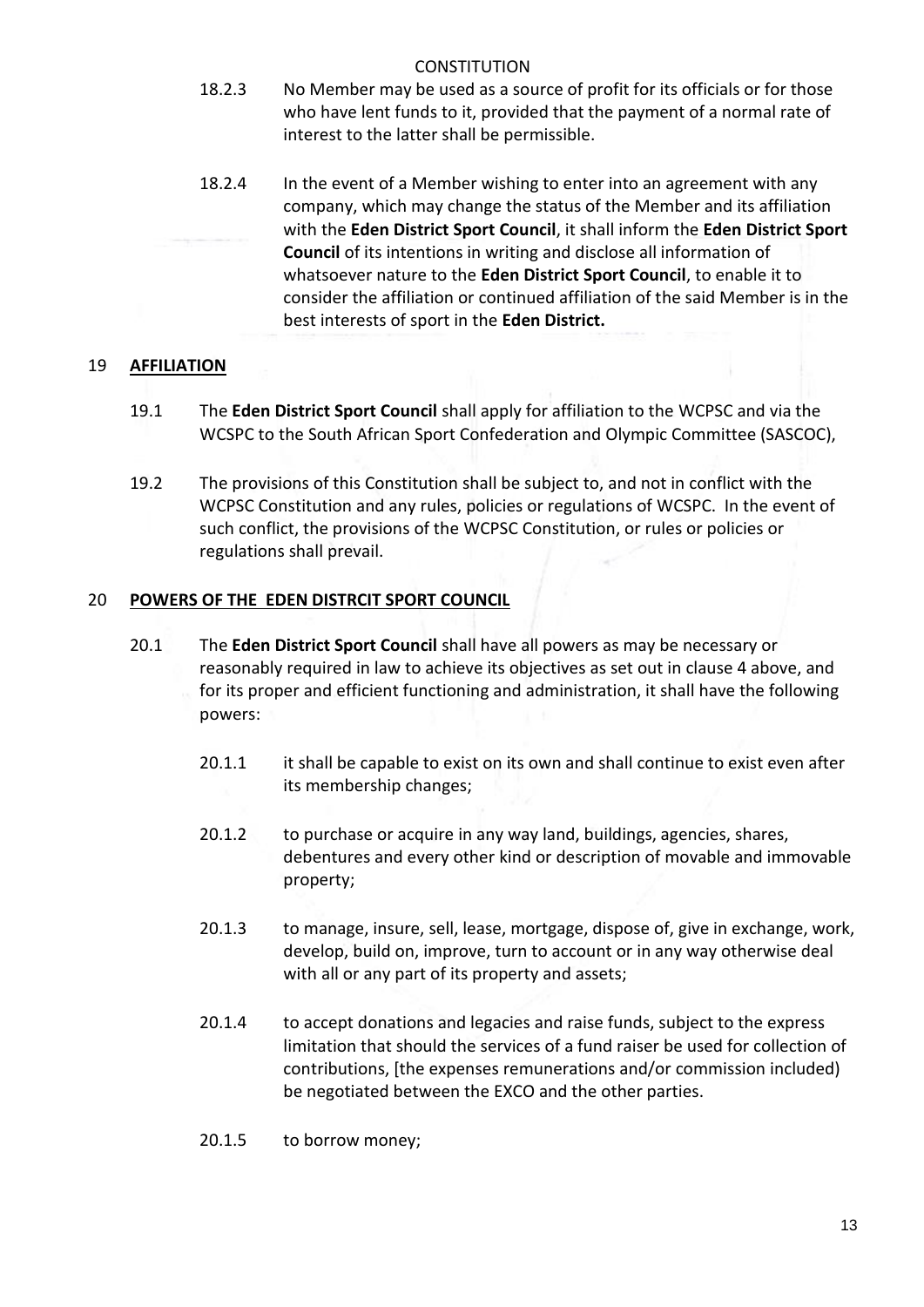- 20.1.6 to secure payment of monies borrowed in any manner including the mortgaging and pledging of property and without detracting from the generality thereof, in particular by the issue of any kind of debenture or debenture stock, with or without security;
- 20.1.7 to invest funds in any manner;
- 20.1.8 to open and operate banking accounts with any registered bank or financial institution in the Republic;
- 20.1.9 to open a banking account and authorize those officials who may sign, issue, accept, endorse, draw and execute on behalf of the **Eden District Sport Council** any negotiable instruments, powers of attorney or other deeds or instruments;
- 20.1.10 to make, draw, issue, accept, endorse and discount promissory notes, bills of exchange and any other kind of negotiable or transferable instruments;
- 20.1.11 to enter into indemnities, guarantees and surety ship and to secure payment thereunder in anyway;
- 20.1.12 to sue and to be sued in its own name;
- 20.1.13 as per prior agreement to remunerate any person or persons in cash for services rendered in its formation or in the development of its objects;
- 20.1.14 to enter into contracts and to execute any contracts deeds and documents provided that the **Eden District Sport Council** shall not have the powers to carry on any business, including ordinary operations in the commercial sense, speculative transactions, dividends stripping activities and the letting of property on a systematic or regular basis, and no loans may be made to a patron member, donor or any of their relatives or any private company.
- 20.1.15 To employ staff.
- 20.1.16 To appoint standing committees/commissions deemed necessary for the good governance of sport in the Eden District. These committees will report to the ESC Executive. These committees will meet at least four [4] times per year. The following standing committees/ commissions will be formed:
	- 20.1.16.1 ESC Women and Girls Committee
	- 20.1.16.2 ESC Coaches Commission
	- 20.1.16.3 ESC Farm Workers Committee
	- 20.1.16.4 ESC Transformation and Monitoring Committee
	- 20.1.16.5 ESC High Performance Centre [HPC] Eden Sport Academy
	- 20.1.16.6 ESC Athletes Committee
	- 20.1.16.7 ESC Local Sport Council Committee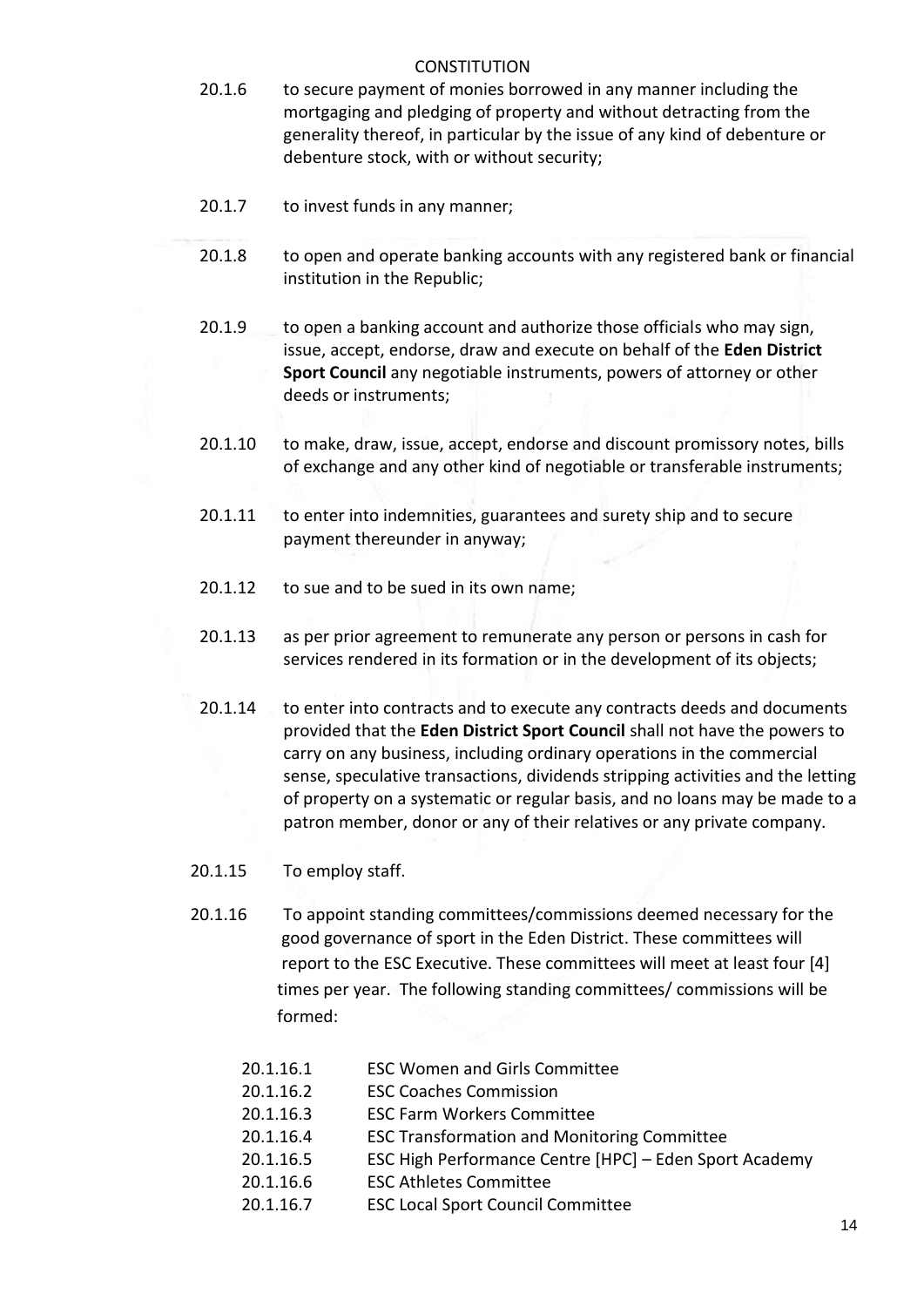20.1.16.8 ESC Sport for Disabled Committee

20.1.16.9 ESC School Sport Committee

20.1.16.10 ESC Federation Committee

#### 21 **FINANCE**

- 21.1 The activities of **Eden District Sport Council** shall be conducted on a non-profit basis with the intent and purpose that its capital and income from whatever source, shall be applied solely towards the promotion of its objects. Provided that nothing herein contained shall preclude the payment in good faith to an affiliate or any other person in respect of:-
	- 21.1.1 reasonable agreed remuneration for the services actually rendered on behalf of the **Eden District Sport Council**;
	- 21.1.2 reimbursement of actual costs, expenses or other commitments incurred on behalf of the **Eden District Sport Council**;
	- 21.1.3 payment of such monies to affiliates as found advisable for the advancement of sport in the **Eden District**;

#### **Furthermore:-**

- 21.1.4 All payments shall be authorized by any two (2) of four (4) duly authorized persons appointed by the **ESC Executive Committee** of which the treasurer must be one. The other person being the President and in his/her absence, the third and fourth person appointed by the Executive will take up the responsibility.
- 21.1.5 The **Eden District Sport Council** may invest its funds in the manner contemplated in **clause 21** of this constitution;
- 21.1.6 The **ESC** Executive Committee shall open and maintain a bank account for the **Eden District Sport Council.**
- 21.2 The **ESC** Executive Committee shall from time to time determine whether, or to what extent and at what times, places and under what conditions or regulations the accounting records of the **Eden District Sport Council** or any document may be open to inspection by Members not being **ESC** Executive members or by **Eden District Sport Council**'s Membership at the General Assembly.

The **Eden District Sport Council** is prohibited from carrying on any business undertaking or trading activity, otherwise than to the extent that -

- 21.2.1 The undertaking or activity is
	- 21.2.1.1 integral and directly related to the sole object of the **Eden District Sport Council**;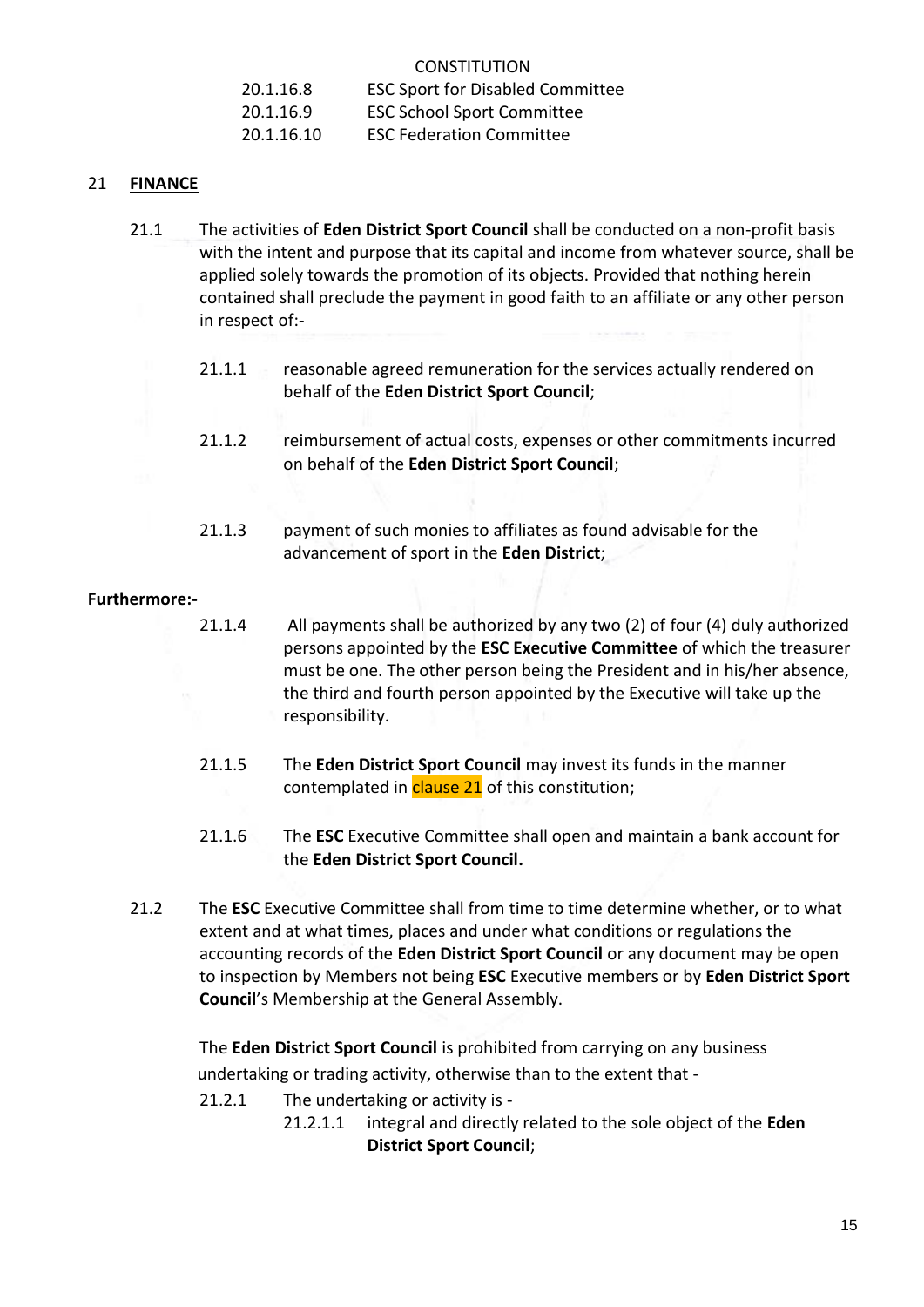- 21.2.1.2 carried out or conducted on a basis substantially the whole of which is directed towards the recovery of costs and which would not result in unfair competition in relation to taxable entities; or
- 21.2.1.3 is not integral and directly related to the sole object of the **Eden District Sport Council**, or it should be of an occasional nature and undertaken substantially with assistance on a voluntary basis without compensation.
- 21.2.1.4 that the audited financial statement supported by the statement of income and expenditure be circulated to all affiliated members at least fourteen [14] days before the Annual General Meeting. Members must than submit questions to be tabled at the AGM at least seven [7] days before the AGM.

#### 22 **GOVERNING BODIES**

#### 22.1 **GENERAL COUNCIL**

The **General Council** shall be the supreme decision making body of the **Eden District Sport Council** and shall comprise of all Members meeting at the occasion of a General Meeting.

#### 22.2 **DISTRICT EXECUTIVE COMMITTEE [EXCO]**

- 22.2.1 There shall not be less than (12) Twelve Executive Committee members who are not connected persons in relation to each other, and shall comprise the following Executive members:
	- 22.2.1.1 The **Chairperson,** who shall not be entitled to serve for a period in excess of (three) 3 terms in that office.
	- 22.2.1.2 The **Vice Chairperson**, who shall not be entitled to serve for a period in excess of (three) 3 terms in that office.
	- 22.2.1.3 The **Secretary;**
	- 22.2.1.4 The **Treasurer;**
	- 22.2.1.5 Head of the District Office, DCAS (ex officio, and non-voting)
	- 22.2.1.6 One [1] member representing Sport for persons with Disabilities. This Member shall be nominated by Sport for persons with Disabilities.
	- 22.2.1.7 One [1] member representing School Sport Code Coordinating Committee. [To be nominated by the School Sport Code Coordinating Committee]
	- 22.2.1.8 Two [2] members representing District Sport Federations
	- 22.2.1.9 One [1] member representing Women's Sport. [To be nominated by Women Sport Committee]
	- 22.2.1.10 One [1] member representing Local Sport Councils.
	- 22.2.1.11 One [1] member representing Farm Worker Sport.
	- 22.2.1.12 One [1] member nominated as Transformation Officer by the TMC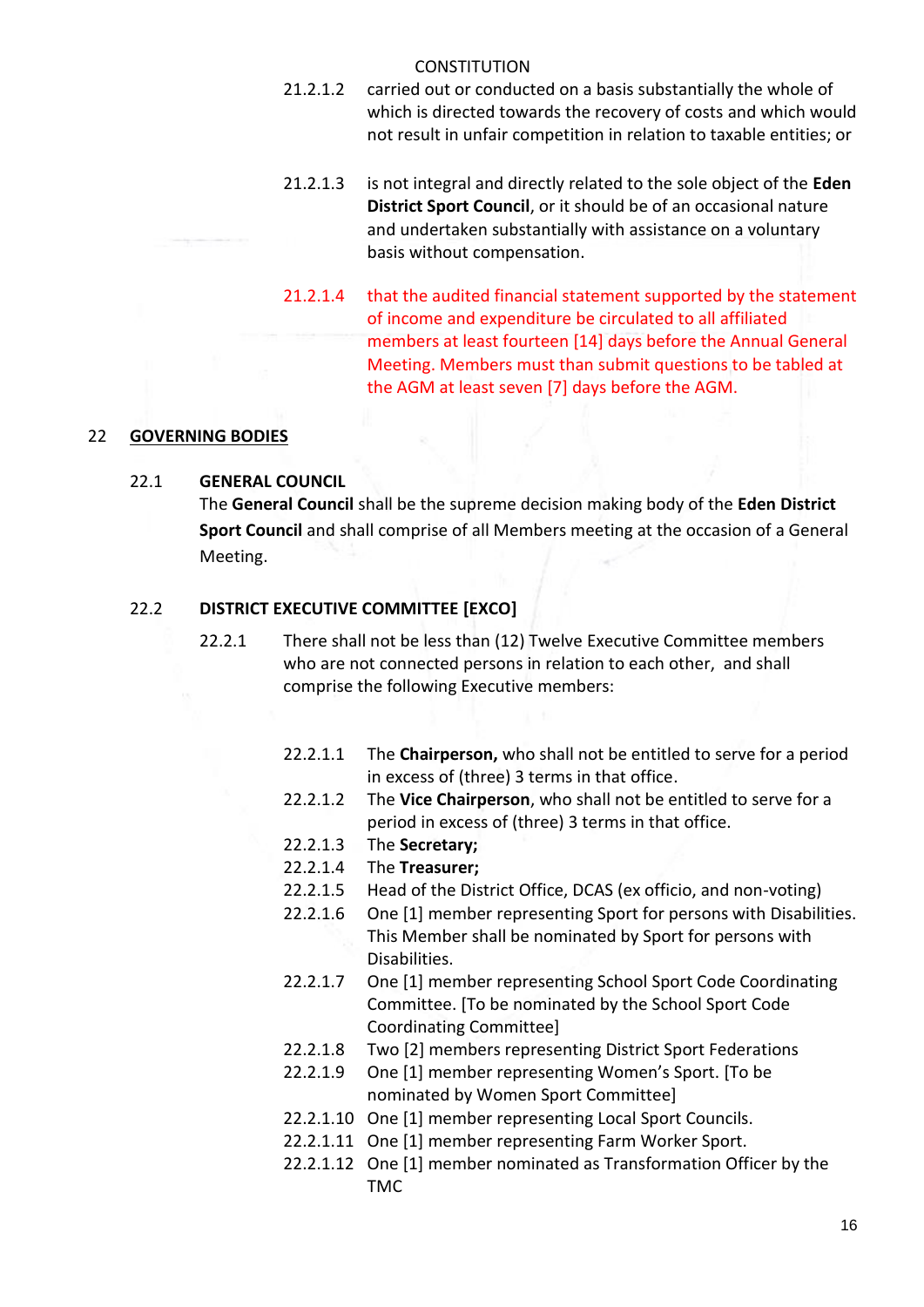- 22.2.1.13 One [1] member nominated by EDEN Sport Academy
- 22.2.1.14 One [1] member nominated by the Coaches Commission
- 22.2.1.15 One [1] member nominated by the DSF athletes

Any **co-opted members**, as determined by the Executive Committee, shall not exceed (four) 4 in number and who shall have no voting powers to vote on any issues before them. It is specifically recorded that if and when such additional co-opted members are appointed, the **ESC** Executive Committee shall take cognisance of any gender or other sensitivity matters which may arise out of the elections. This is to ensure equity and representation.

- 22.1.1 The members of the **ESC** Executive Committee shall be elected in terms of Clause 21.2.1 and shall hold office for a term of four (4) years, but shall not be entitled to serve for longer than three (3) successive terms in their current elected position. Save as aforesaid, all **ESC** Executive Committee members shall be eligible for re-election and shall retain office until their successors have been elected.
- 22.1.2 Any person elected to a position on the **ESC** Executive Committee must vacate his/her position and retire by no later than the end of the calendar year during which he/she attains the age of seventy (70) years.
- 22.1.3 Appointed employees, where applicable, will Ex-Officially form part of the Executive Committee without voting rights;
- 22.1.4 Any other portfolios identified by the **ESC** Executive Committee shall be appointed by the **ESC** Executive Committee.
- 22.1.5 There shall be no more than one [1] Executive Committee Member per district federation.

# 22.3 **MANAGEMENT COMMITTEE [MANCO]**

- 22.3.1 The Management Committee shall comprise
	- (a) Chairperson,
	- (b) Vice Chairperson,
	- (c) Secretary
	- (d) Treasurer;
	- (e) DCAS Ex-Officio Member

22.3.2 The Management Committee shall deal with all matters requiring immediate decision between meetings of the Executive Committee and be responsible for the day-to-day operations of the ESC;

22.3.3 The business of the Management Committee shall ordinarily be conducted at specially convened meetings, provided that in exceptional circumstances, if it is not practical to convene a meeting of the Management Committee, decisions may be reached by means of written communication – including electronic communication, in which case the Executive Committee shall be notified immediately.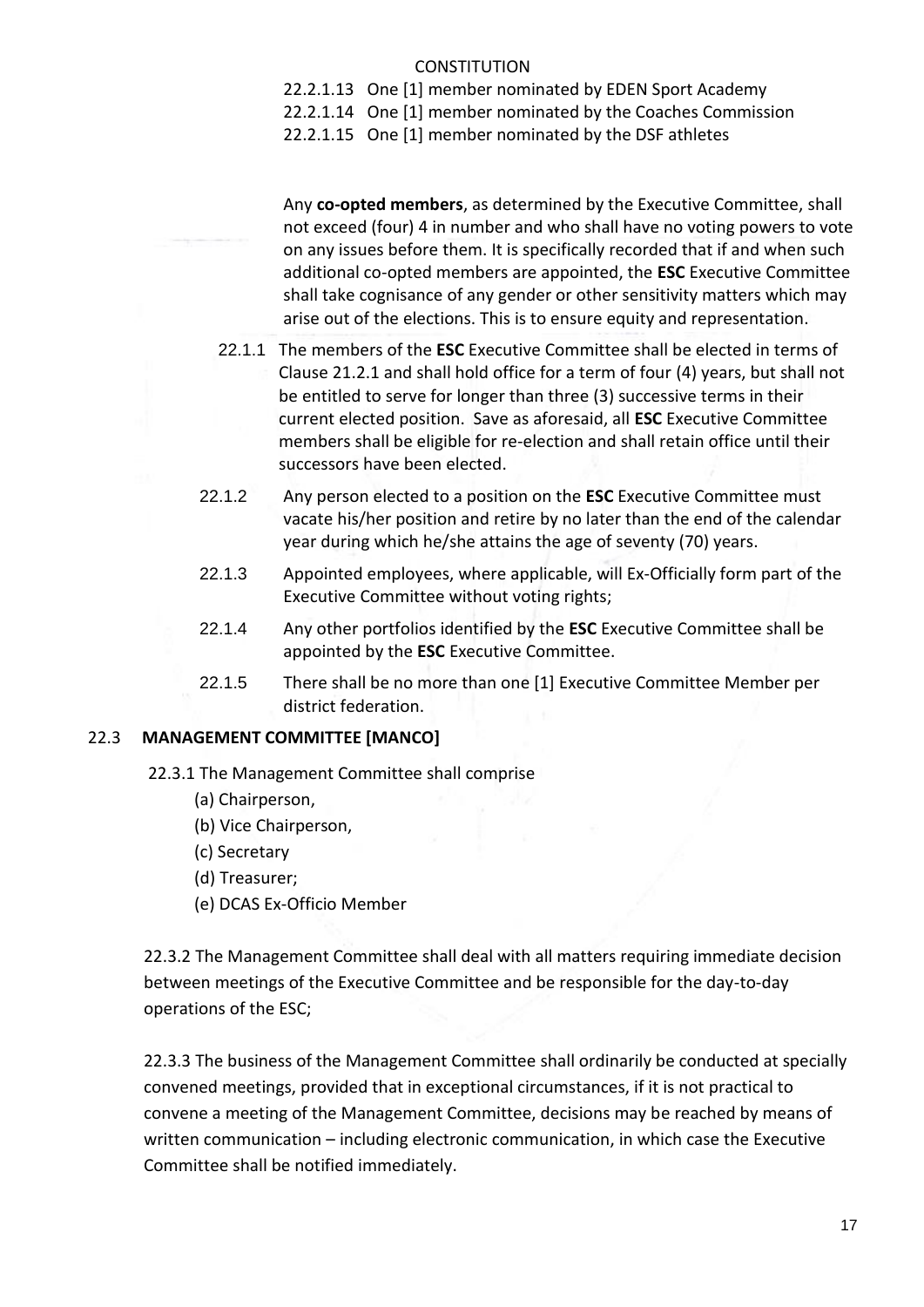22.3.4 All decisions taken by the Management Committee shall be implemented immediately but must be tabled for ratification by the Executive Committee at its next meeting.

#### 23 **POWERS AND DUTIES OF THE EXECUTIVE COMMITTEE**

- 23.1 The powers of the **Eden District Sport Council** shall be exercised by the **ESC** Executive Committee, who shall have specified powers delegated to them by the General Meeting, in addition to the general powers and authority herein conferred on the **ESC** Executive Committee and without in any way limiting such powers and authority, they shall have the following powers and duties:
	- 23.1.1 To oversee, and if necessary manage, the activities of the **Eden District Sport Council**, which shall include and shall not be restricted to:
		- 23.1.1.1 The activities of its Members;
		- 23.1.1.2 Inquiring into the administrative and/or financial affairs of Members, and, where necessary, to recommend corrective measures in this regard, and if these measures are not implemented to make recommendations to take over the administrative and/or financial affairs of the Member until these are placed on a satisfactory footing. In the case of a district federation, this should be conducted in consultation with the Provincial or National Federation.
		- 23.1.1.3 Appoint such sub-committees or commissions upon such terms as it may consider necessary to give effect to its powers;
		- 23.1.1.4 Prepare and monitor a detailed business plan for the **Eden District Sport Council**and its activities, as approved by the General Meeting.
		- 23.1.1.5 Control of monies in terms of a budget as approved by the General Assembly.
		- 23.1.1.6 Appoint standing committees as and when the necessity arises, which standing committees shall consist of a chairperson who shall preferably be a member of the **ESC** Executive Committee and such other members as are deemed necessary. It is specifically recorded that such standing committees shall take cognizance of the composition of the **ESC** Executive Committee in appointing the relevant sub-committees and more in particular shall be cognisant of any imbalances or sensitivities in respect of representivity or equity or disability issues;
		- 23.1.1.7 Suspend, fine and/or terminate the membership of any Member or individual affiliated through their respective Sporting organization or to suspend and/or fine any Member who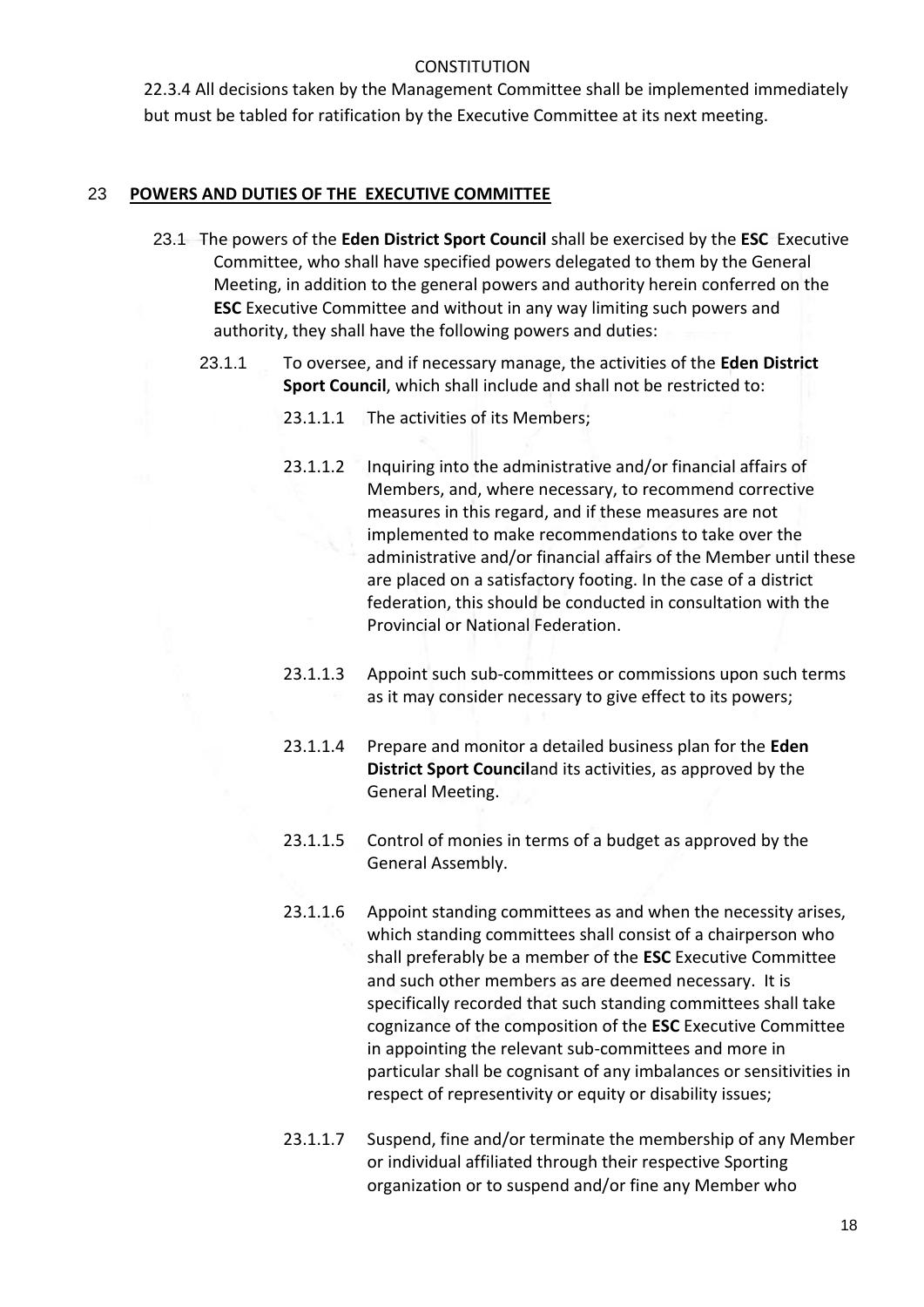infringes the Constitution, the Rules, the Regulations, directives or resolutions of **Eden District Sport Council** or of the WCPSC and SASCOC engages in any act of misconduct, improper practices, misdemeanor, acts of defiance, or bring the **Eden District Sport Council** and/or WCPSC and SASCOC into disrepute

- 23.1.1.8 In matters of mutual interest, the **Eden District Sport Council** and any eligible Members may enter into a written agreement covering issues such as the establishment of a joint liaison committee, communication, competitions whether District, Provincial or otherwise, compensation, levies, disputes, officials, coaches and the like;
- 23.1.1.9 Subject to the Constitution, Rules and Regulations, to delegate any of its powers or functions to the management committee;
- 23.1.1.10 Approve the budget and all intended expenditure of the **Eden District Sport Council**.
- 23.1.1.11 Enact, repeal and amend the Regulations of the **Eden District Sport Council**, provided that:
	- 23.1.1.11.1 the **ESC** Executive Committee may make no regulation which is inconsistent with this Constitution, and
	- 23.1.1.11.2 any regulation made by the **ESC** Executive Committee shall be tabled at the next Annual General Meeting of the **Eden District Sport Council** and will be of no force and effect beyond the date of that Annual General Meeting unless it is ratified at that Annual General Meeting.
- 23.1.1.12. The **ESC** Executive Committee shall meet at least four (4) times per annum.
- 23.1.1.13 The **ESC** MANCO shall meet as deemed necessary;
- 23.1.1.14 Subject to the provisions of this constitution and to any decision of the General Assembly, the **ESC** Executive Committee shall have the authority to do anything or take any steps, which might be done by the **Eden District Sport Council** in the furtherance of its objectives and the policies decided upon by the General Assembly without limiting the generality of the afore-going, this shall include the following:
	- 23.1.1.14.1 to attend to all legal matters on behalf of the **ESC,**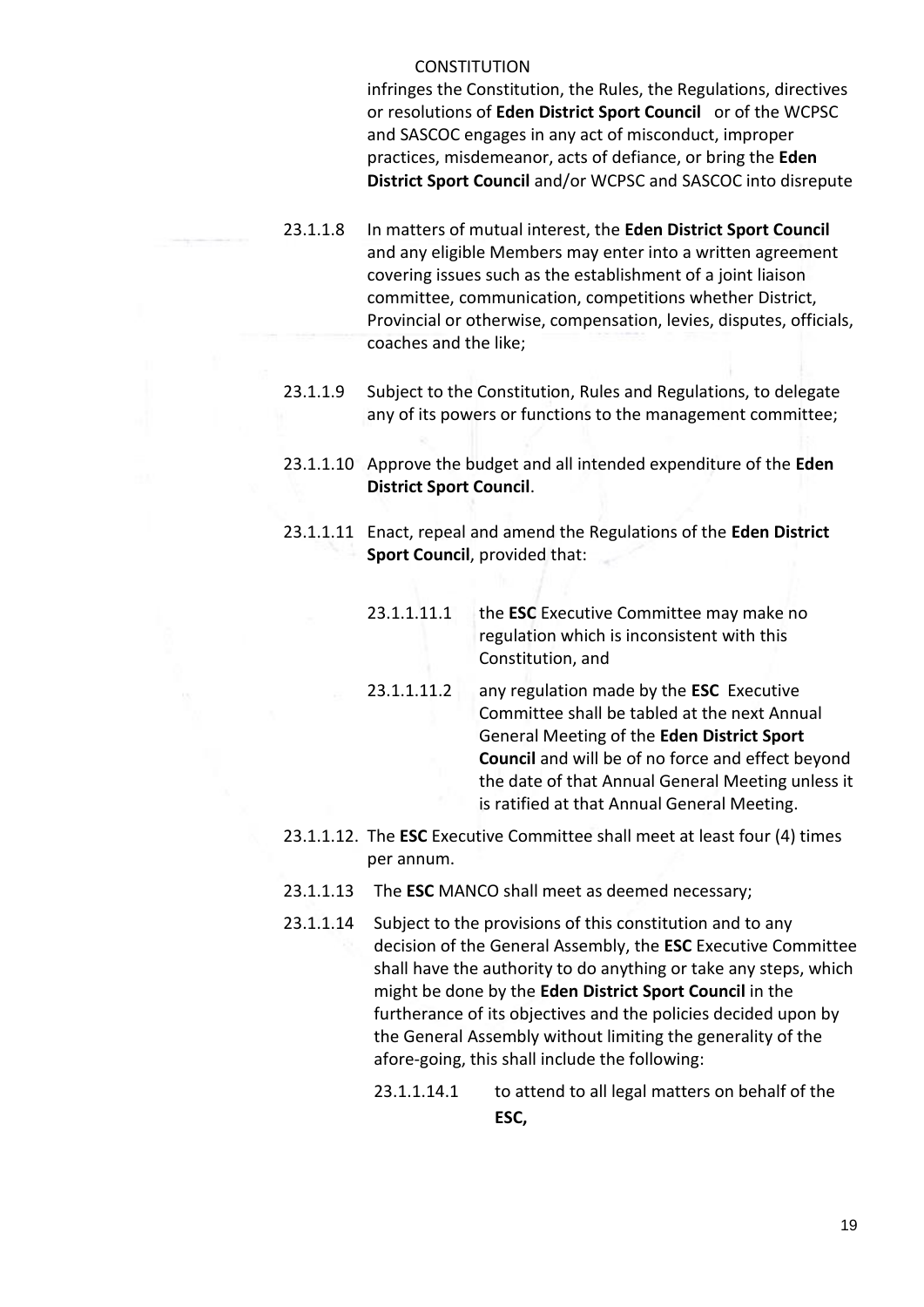- 23.1.1.14.2 to host, when applicable, any events in conjunction with the appropriate structures and organizations concerned;
- 23.1.1.14.3 generally, to execute any legal act on behalf of the **ESC**, thus doing all that is necessary for the fulfillment of the objectives in the **ESC**, provided that such act is not contrary to the constitution or any instruction of the General Assembly.
- 23.1.1.15 No member of the **ESC** Executive Committee who has any direct or indirect interest in or who would benefit from any contract to be entered into between the **ESC** and a third party, shall be present at the meeting at which such contract is considered, debated and decided.
- 23.1.1.16 The quorum for meeting of the **ESC** Executive Committee shall be 50% plus 1 (one) of its members.
- 23.1.1.17 a simple majority shall be sufficient to carry any decision of the **ESC** Executive Committee.

#### **24 ELECTION OF OFFICERS**

- 24.1 Subject to the provisions of this clause, the election of the ESC Executive Committee members shall be by vote of Affiliated Delegates present at an Annual General Meeting.
- 24.2 Only nominees of Members in Good Standing and who are citizens of the Republic shall be eligible for election as a member of the ESC Executive Committee.
- 24.3 Each Delegate present at the General Meeting shall have a vote determined by the voting strength referred to in Clause 28 and 29 in any election of ESC Executive Committee members, provided that no Delegate shall be entitled to vote unless the Member which he/she represents is a Member in good standing.
- 24.4 Any Member in Good Standing shall be entitled to submit nominations for the Chairperson, the Vice Chairperson and the Executive Committee members referred as determined in clause 22.2.1.
- 24.5 A candidate may be nominated for more than one office provided that if and when elected to a particular office, the candidate's remaining nominations shall lapse.
- 24.6 Sixty (60) days prior to the date of the Annual General Meeting the Secretary shall distribute nomination forms to Members per telefax and /or electronic mail.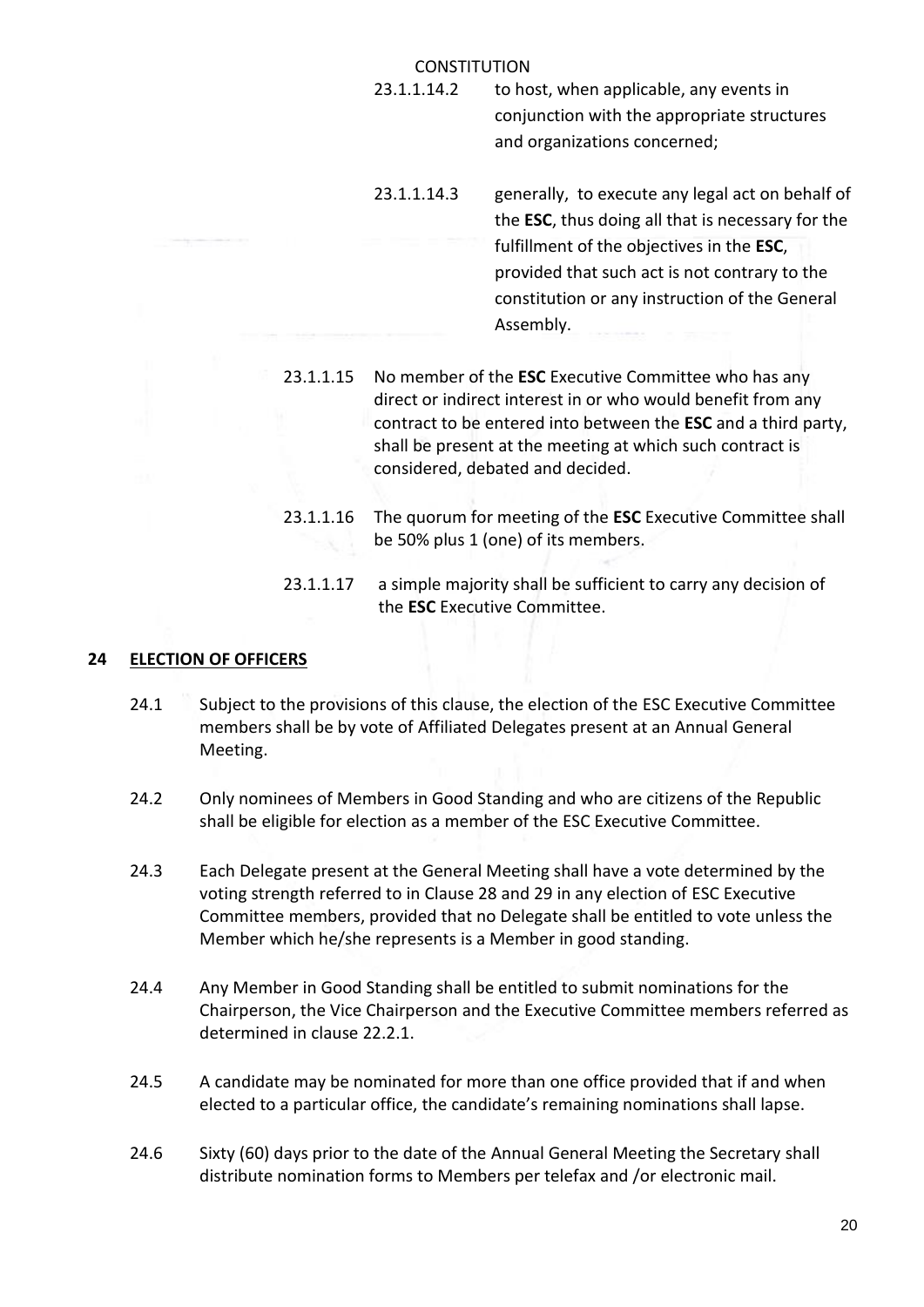- 24.7 Members shall submit the original nomination forms to the auditor **Eden District Sport Council** such that they are received at least thirty (30) days prior to the date of the Annual General Meeting . The closing date and time shall be specified in a circular distributed by the Secretary with the nomination forms.
- 24.8 No nomination form will be accepted by the secretary unless:
	- 24.8.1 The nomination form is signed by the chairperson and the secretary of the Member submitting the nomination; and
	- 24.8.2 The nominee has submitted to the secretary his/her signed acceptance of the nomination on the form provided for this purpose, or on a copy or facsimile thereof, and this signed acceptance has been received by the secretary at least thirty (30) days prior to the date of the General Meeting.
- 24.9 The onus shall be on the Member concerned to ensure that nominations and acceptances are received by the secretary on or before the closing date.
- 24.10 Employees of the **Western Cape Sports and Recreation Department** are not eligible to stand for election onto the **ESC** Executive Committee and executive Members of the **Eden District Sport Council** are not eligible for full time employment by the **Western Cape Provincial Sports and Recreation Department.** DCAS and appointed officials only serve on the Executive Committee in an Ex-Officio capacity and with no voting rights
- 24.11 Within seven (7) days after the closing date for nominations, the secretary shall submit a list of those persons properly nominated. The original nomination forms shall be retained by the secretary, and shall be available for inspection if required at the Annual General Meeting.
- 24.12 The Secretary shall send the list of nominations as received to all Members along with the agenda for the General Meeting at least twenty one (21) days prior to the date of the meeting.
- 24.13 Prior to the commencement of the elections, the meeting shall appoint an electoral officer and two other persons who are not candidates for office, to conduct the elections.
- 24.14 Should there be fewer nominations than there are vacancies to be filled, those persons presently occupying the office shall continue in office for the further period.
- 24.15 The first person to be elected shall be the Chairperson. Should only one nomination be received, the candidate shall be declared duly elected.
- 24.16 Following the election of the Chairperson, the Vice Chairperson shall then be elected.
- 24.17 Following the announcement of the Vice Chairperson, the Electoral Officer shall call for the election of the Secretary and after the announcement of the successful candidate, the same procedure will be followed in the election of the Treasurer.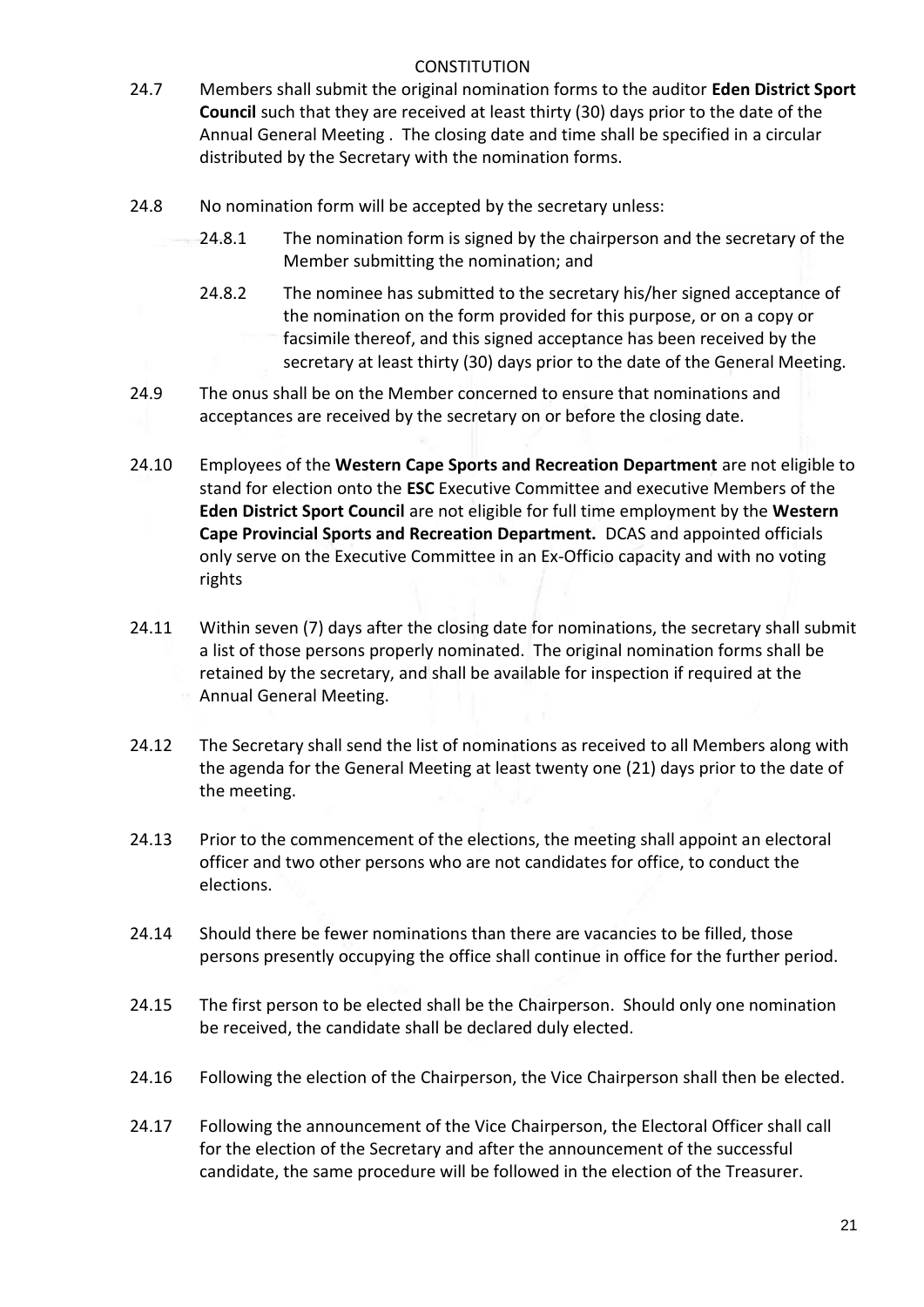- 24.18 The rest of the members to be elected shall follow. Executive Committee members in accordance with clause 22.2.1.6 shall be elected using a single round of voting.
- 24.19 The rest of the Executive Committee that must be nominated will then be accepted after nominations received from the respective committees;
- 24.20 If there is a tie amongst more candidates than there are positions to be filled on the Executive Committee, there will be a second ballot in respect of those candidates. If the second ballot also results in a tie amongst any of those candidates, the electoral officer will draw the name of one or more candidates (as the case may be) who shall be declared the successful candidate/s.
- 24.21 Should any dispute relating to an election arise during the meeting, the electoral officer shall rule thereon, and his/her ruling shall be final and may not be challenged by any candidate, Delegate or Member.
- 24.22 Subject to the provisions of these Clauses, Executive Committee members shall hold office until their successors have been elected at an Annual General Meeting.
- 24.23 A vacancy in any office of the **ESC** Executive Committee shall occur:
	- 24.23.1 Upon the death of a member;
	- 24.23.2 If a member is absent from three (3) consecutive meetings of the **ESC**  Executive Committee without prior permission unless the **ESC** Executive Committee upon good cause being shown, otherwise decides; or
	- 24.23.3 If a member is found guilty of having conducted himself/herself in any manner likely to prejudice the objects or activities of the **Eden District Sport Council,** the WCPSC or SASCOC and/or whose conduct has the effect of bringing the **Eden District Sport Council** and/or WCPSC and SASCOC and/or sport into disrepute.
	- 24.23.4 If a member becomes of unsound mind;
	- 24.23.5 If a member is sequestrated;
	- 24.23.6 If a member proposes a compromise with his/her creditors generally;
	- 24.23.7 If a member resigns his/her office by notice in writing to the **Eden District Sport Council**; and
	- **24.23.8** If a member becomes an employee of the **Western Cape Provincial Sport and Recreation Department**
- 24.24 Should the office of any member of the **ESC** Executive Committee become vacant, the remaining members of the **ESC** Executive Committee shall have the power to co-opt a member in his/her place until the next Annual General Meeting provided that should the office of the Chairperson become vacant, the Vice Chairperson will fill the vacancy until the next Annual General Meeting. When a position becomes vacant, such a position may only be filled by co-option of a member from the specific grouping either sport association of sport council.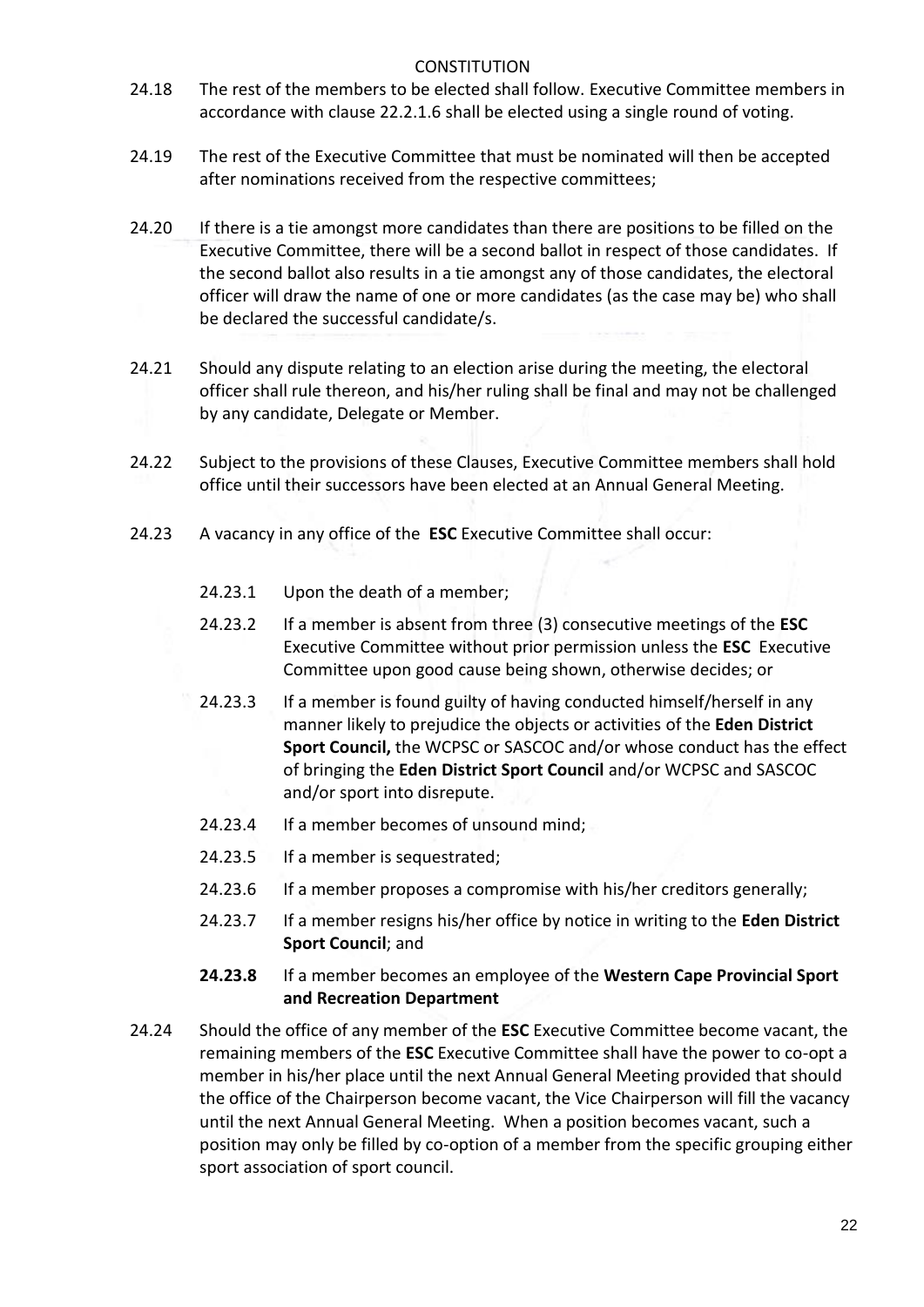24.25 At any Annual General Meeting elections will be held to fill offices vacated during the previous year. Candidates for such elections may be nominated only in accordance with the nomination procedures of this Clause 23.9 in each category. Delegates may vote for as many candidates as there are vacancies with the required number of candidates who obtain the highest number of votes in the first round of voting being elected. In the event of a tie, the tie-break mechanisms set out in Clause 23.20 will apply.

# **25 REGISTER OF MEMBERS**

- 25.1 The **Eden District Sport Council** shall maintain the register of Members at the office, or at any other place where the work of making up such register is done.
- 25.2 The register shall be open to inspection by Members.
- 25.3 The **ESC** Executive Committee shall be empowered to make regulations as it thinks fit relating to the opening and closing of such register provided that such register shall not be closed for more than 60 days in any calendar year.
- 25.4 The **Eden District Sport Council** may establish and maintain a district register.

# **26 GENERAL MEETINGS OF MEMBERS**

- 26.1 The **Eden District Sport Council** shall hold at least two General Meetings of Members during a calendar year, of which one shall be the Annual General Meeting to be held not later than six months after the end of the financial year.
- 26.2 The affiliated members of the **Eden District Sport Council** shall preferably hold their respective Annual General Meetings before that of the **ESC.**
- 26.3 The **ESC** Executive Committee may, whenever it thinks fit, convene a Special General Meeting, at any time and place as determined by them. Provided that there are a minimum of three (3) duly elected **ESC** Executive Members at such meeting. In the event of there not being a quorum at the specific meeting, the meeting shall be postponed and thereafter any three (3) members may reconvene a Special General Meeting in the same manner as the previous meeting called by the **ESC** Executive Committee.
- 26.4 A General Meeting shall be called by the **ESC** Executive Committee within 30 days after receipt of a request signed on behalf of one third of the Members in Good Standing. It is specifically recorded that Good Standing shall also mean any member who is fully paid up in respect of any fees, and who has complied fully with the requirements of their respective Constitutions, Rules and Regulations and who is not currently under suspension. The agenda for such meeting shall be specified in the request.
- 26.5 Subject to the provisions of this Clause a General Meeting shall be held at such time and place as the **ESC** Executive Committee shall determine.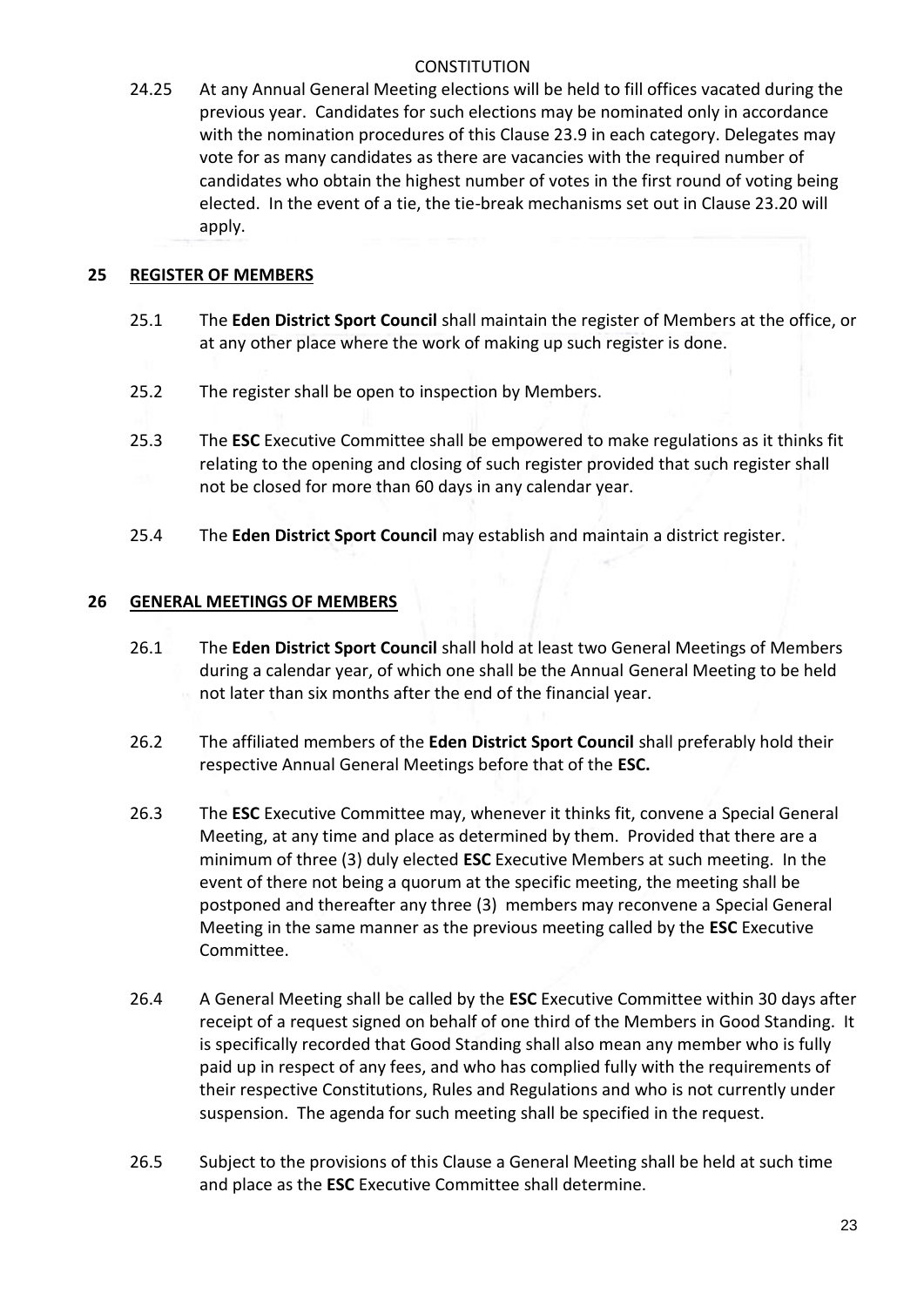- 26.6 The Secretary shall, by telefax or electronic mail, give all Members at least ninety [90] days advance notice of the date of the Annual General Meeting, which date shall be determined by the **ESC** Executive Committee. The Annual General Meeting shall be called no later than 30 June of each calendar year.
- 26.7 Motions to an Annual General Meeting shall be submitted to the Secretary in writing per registered post and/or telefax and/or electronic mail not less than thirty (30) days prior to the date of such Annual General Meeting. The Secretary shall circulate all motions submitted to him together with the agenda and the draft financial statement for the Meeting per telefax and/or electronic mail not less than fourteen (14) days prior to the Annual General Meeting The audited financial statements of the **Eden District Sport Council** will be presented to all Members at the AGM. This documentation will be confidential until such time as it was approved by the AGM. All queries must be forwarded in writing to the Secretary seven [7] days prior to the AGM.
- 26.8 Members must forward in writing [credentials] to the Secretary the names of the Delegates who will represent them at the Annual General Meeting. Unless such confirmation is received by the Secretary at least seven (7) days before the meeting, the Delegates in question will not be accredited and will not be entitled to participate in the meeting.
- 26.9 The Quorum at any meeting shall be 50% plus one of the affiliated membership.
- 26.10 A simple majority shall be sufficient to carry any decision of the General Assembly, excluding changes to the constitution as per clause 33 and dissolution as per clause 35.

# **27 NOTICE OF GENERAL MEETINGS**

- 27.1 A meeting called for the passing of a Special Resolution shall be called by not less than 21 days' notice in writing and any other General Meeting (other than the Annual General Meeting) shall be called by not less than 14 days' notice in writing. Notice in terms of this clause shall be exclusive of the date on which it is served or deemed to be served and exclusive of the date for which it is given.
- 27.2 The notice of a meeting shall specify:
	- 27.2.1 the place;
	- 27.2.2 the date and the hour of the meeting; and
	- 27.2.3 in the case of special business, the general nature of such business,

 shall be given in the manner hereinafter provided or in such other manner as may be prescribed by the **Eden District Sport Council** in General Meeting and to such persons as are, under the clauses, entitled to receive such notices from the **Eden District Sport Council**.

27.3 A General Meeting shall, notwithstanding that it is called by shorter notice than that specified in Clauses 26.1, be deemed to have been duly called if it is so agreed by a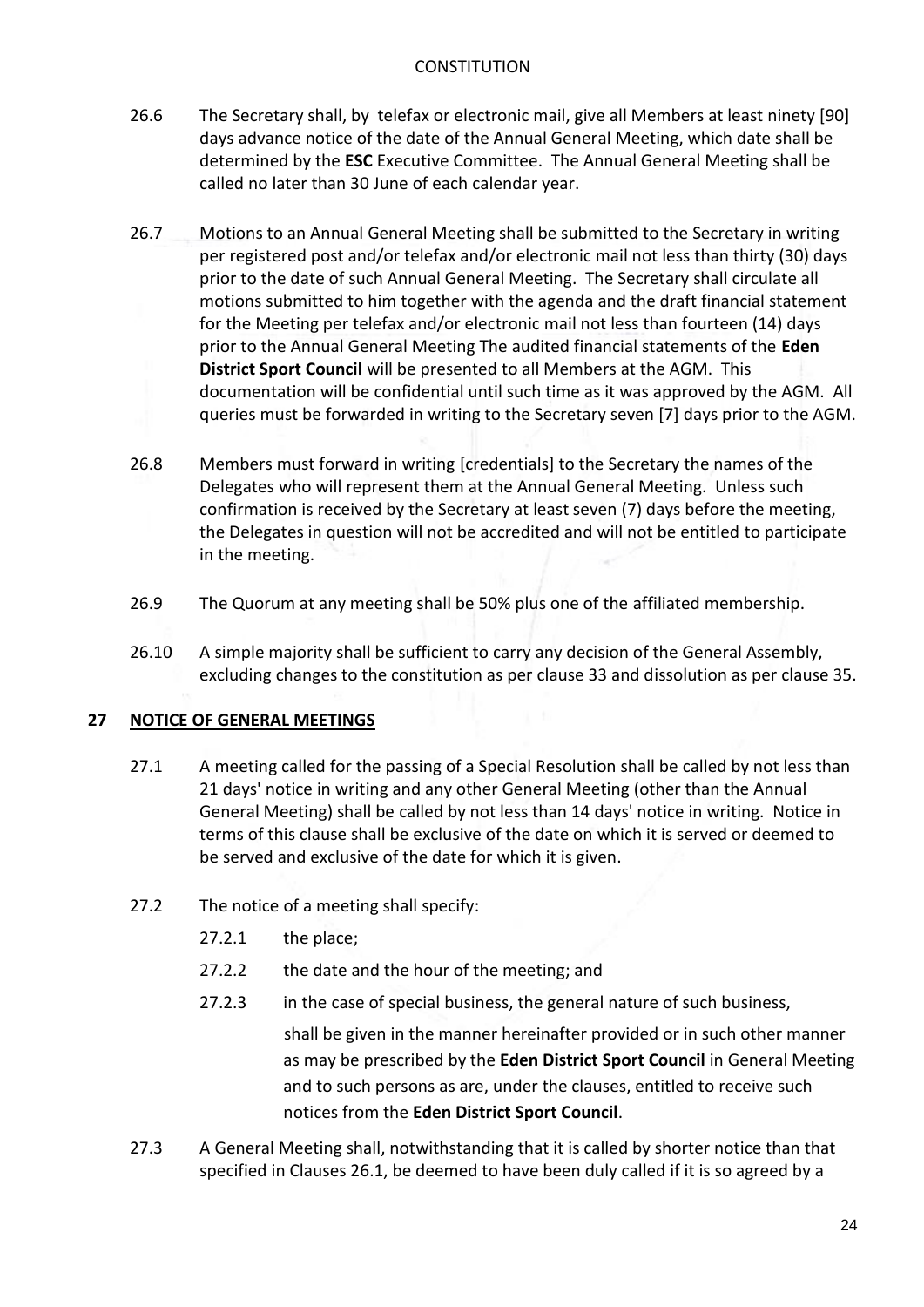majority in number of the Members having a right to attend and vote at the meeting, who hold not less than 95% of the total voting rights of all the Members.

27.4 A General Meeting shall be entitled to deal with special business, the general nature of which has not been notified, if it is so agreed by a majority in number of the Members having a right to attend and vote at the meeting, who between them hold not less than 95% of the total voting rights of the Members.

# **28 PROCEEDINGS AT GENERAL MEETINGS**

- 28.1 The Annual General meeting shall deal with and dispose of all matters, including the consideration of the annual financial statements, the election of the **ESC** Executive Committee, the appointment of an auditor and the fixing of the remuneration of the auditor, and may deal with any other business laid before it and of which notice has been duly given in terms of the clause 26.1 or in respect of which notice has been waived in terms of clause 26.3.
- 28.2 Business may be transacted at a General Meeting only while a Quorum of Members is present.
- 28.3 If within half an hour after the time appointed for the General Meeting a Quorum is not present, the General Meeting, if convened upon requisition of the Members, shall be dissolved. In any other case the General Meeting shall stand adjourned to the same day in the next week at the same time and place, or if that day is not a business day, to the next succeeding business day, and if at such adjourned General Meeting a Quorum is not present within half an hour after the time appointed for the meeting, the Members present in person shall constitute a Quorum, provided that every Member shall have received notice of the adjourned General Meeting not less than 72 hours prior thereto by either electronic mail, facsimile, hand delivery, telegram, telex, post or telephone call.
- 28.4 The Chairperson or, in his/her absence, the Vice Chairperson shall preside as chairperson at every General Meeting and the **ESC** Executive Committee meetings of the **Eden District Sport Council**.
- 28.5 If there is no such chairperson or if at any General Meeting he/she is not present within 15 minutes after the time appointed for the holding of the meeting or if he/she is unwilling to act as chairperson, the **ESC** Executive Committee shall choose one of their number to act as chairperson and, failing any **ESC** Executive Committee member present and willing to act, the Members present shall elect one of their number to be the chairperson of the meeting.
- 28.6 The chairperson of a General Meeting at which a Quorum is present may (and shall if so directed by the meeting) adjourn the meeting from time to time and from place to place but no business shall be transacted at any adjourned meeting other than business left unfinished at the meeting at which the adjournment took place. When a meeting is adjourned, it shall not be necessary to give notice thereof.
- 28.7 A resolution tabled at a General Meeting shall require both a proposer and a seconder.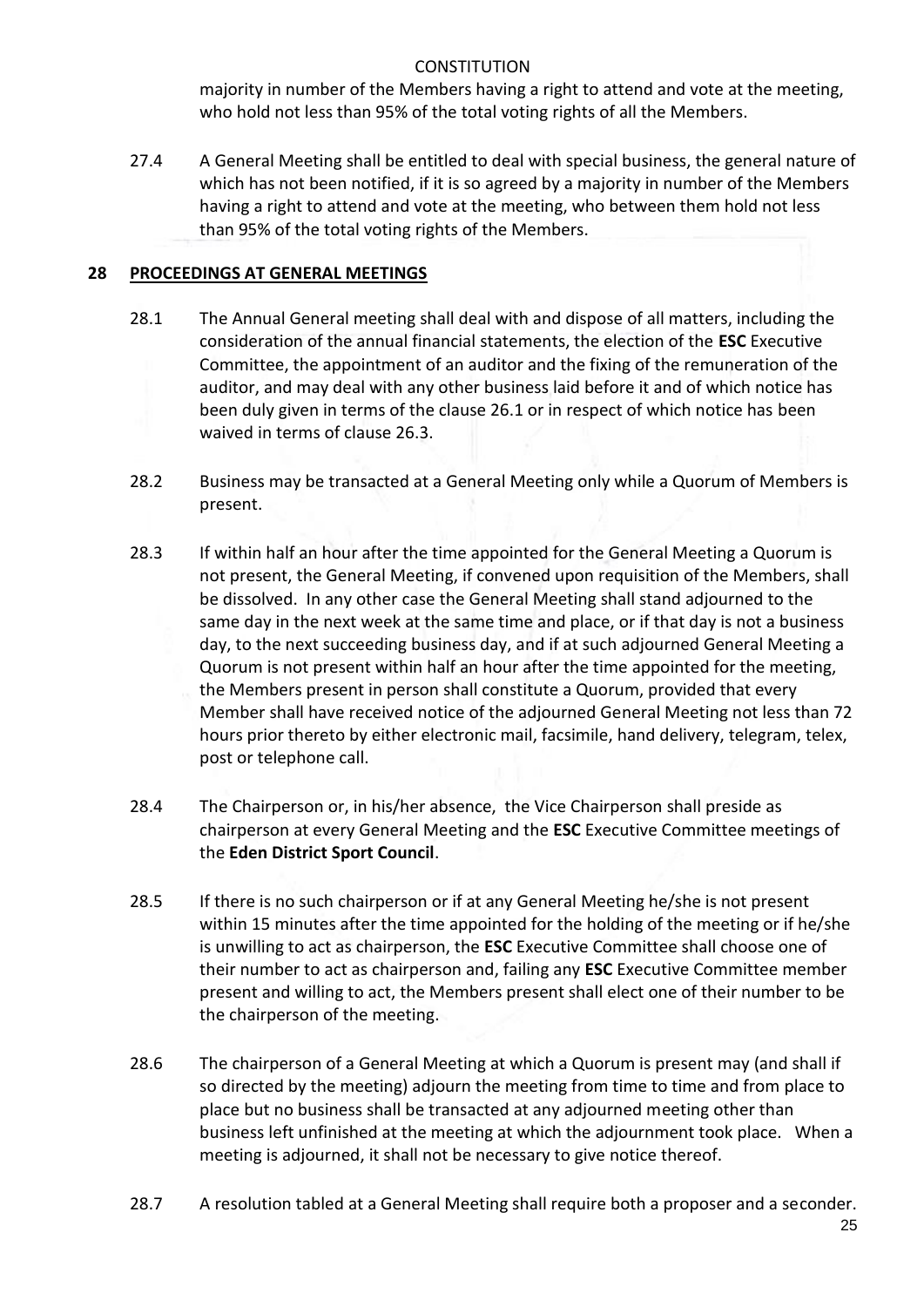- 28.8 At any General Meeting a resolution put to the vote shall be decided on a show of hands unless a poll is (before or on the declaration of the result of the show of hands) demanded by the chairperson or by at least two Members entitled to vote at the meeting. No poll shall, however, be demanded on the election of the chairperson of the meeting or on any question of adjournment. Unless a poll is so demanded, a declaration by the chairperson of the meeting that a resolution has, on a show of hands, been carried or carried unanimously or by a particular majority or failed, an entry to that effect in the book containing the minutes of the proceedings of the **Eden District Sport Council** shall be conclusive evidence of the fact without proof of the number or proportion of votes recorded in favour of or against such resolution.
- 28.9 If a poll is demanded:
	- 28.9.1 the poll shall be taken in such manner and at such time as the chairperson of the meeting shall direct;
	- 28.9.2 the chairperson of the meeting shall be entitled to appoint scrutineers;
	- 28.9.3 no notice of a poll other than an announcement at the meeting at which it is demanded shall be required;
	- 28.9.4 the demand for a poll shall not prevent the continuation of the meeting for the transaction of any business other than the question on which the poll has been demanded;
	- 28.9.5 a demand for such a poll may be withdrawn; and
	- 28.9.6 the result of a poll shall be deemed to be the resolution of the meeting on any question on which the poll is taken.
- 28.10 In the case of an equality of votes, whether by show of hands or on a poll, the chairperson of the meeting at which the show of hands takes place or at which the poll is taken shall if he/she is a Delegate of a Member, have a casting vote. However, no casting vote will be available at any election of members of the **ESC** Executive Committee.
- 28.11 Any objection to the admissibility of a vote on a show of hands or on a poll shall be raised at the General Meeting at which that show of hands or poll is to take place or takes place. That objection shall be determined by the chairperson of that General Meeting and his/her decision thereon shall be final and binding. Accordingly any vote not disallowed at that meeting shall be valid for all purposes.
- 28.12 A resolution shall not be invalid because a vote which should not have been included has been taken into account unless, in the opinion of the chairperson of that meeting (whose decision thereon shall be final and binding), the exclusion of that vote would have altered the result of the voting on that resolution. Conversely a resolution shall not be invalid because a vote which should have been included has not been taken into account unless, in the opinion of the chairperson of that meeting (whose decision thereon shall be final and binding), the inclusion of that vote would have altered the result of the voting on that resolution.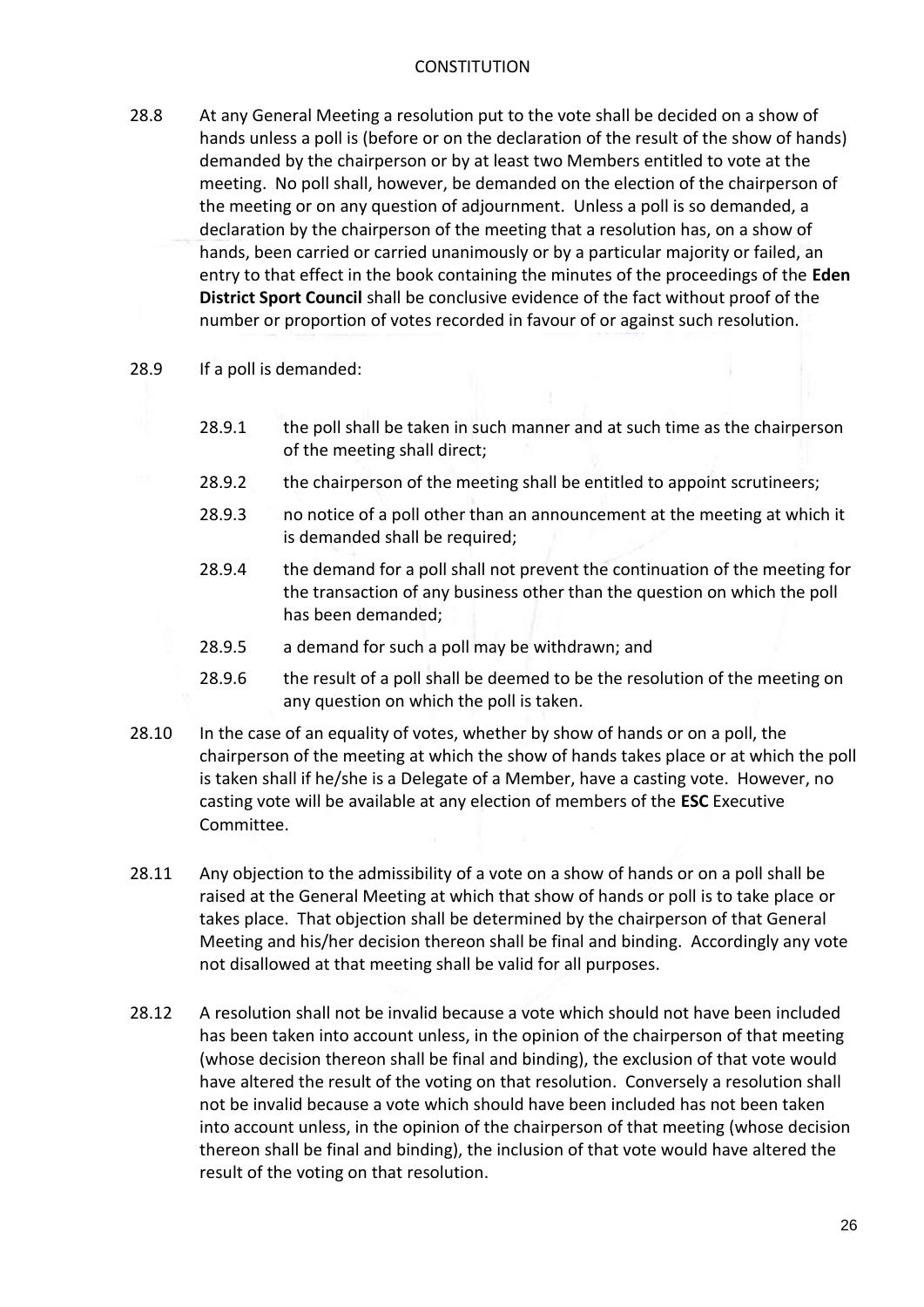# **29 REPRESENTATION**

- 29.1 Each local sport council shall be entitled to appoint one (1) delegate to represent it at General Meetings.
- 29.2 Each Eden district Federation shall be entitled to appoint two [2] delegates to represent it at General Meetings.
- 29.3 No delegate may be appointed by a Member unless he/she is a duly authorized representative, and the relevant Representation form has been signed by both the Chairperson and Secretary. Such original Representation form shall be brought to the meeting by the representative and shall be available for inspection if need be. It is specifically recorded that in the event of the original document not being available, then such person shall not be allowed to participate in the meeting.
- 29.4 The Ex-Officio delegates of DCAS will be represented by one [1] appointed delegate.

#### **30 VOTING RIGHTS**

- 30.1 All Delegates of Members in Good Standing and eligible to vote shall be entitled to vote at any General Meeting of the **Eden District Sport Council**
- 30.2 No Member shall be entitled to obtain any form of proxy vote whatsoever.
- 30.3 One [1] voting member representing the School Sport Code Coordinating Committee
- 30.4 Two [2] voting members per affiliated District Sport Federation
- 30.5 One [1] voting member Sport association for persons with Disabilities
- 30.6 One (1) voting member per affiliated local Sport Council
- 30.7 One [1] voting member representing the Farm Workers Committee
- 30.8 One [1] voting member representing the Coaches Commission
- 30.9 One [1] voting member representing the Women Sport Committee
- 30.10 One [1] voting member representing the Transformation and Monitoring Committee One [1]

voting member representing the District Sport Academy

30.11 One [1] voting member representing the Athletes Committee

30.2 It is specifically recorded that, the number of votes as per voting right can only be executed by each member with a voting right that are physically be present – one person one vote. As per Clause 29.3

- 30.3 For the purpose of the election of the **ESC** Executive Committee:
	- 30.3.1 No voting will be done by a show of hands. Voting shall be by secret ballot and each person mandated to vote shall be required to exercise such vote.
	- 30.3.2 The Chairperson shall act as chair at all meetings of the **Eden District Sport Council**, except elections, and shall have a deliberative as well as a casting vote.
- 30.4 At the conclusion of the meeting all elected **ESC** Executive members shall immediately take office and constitute the **ESC** Executive Committee.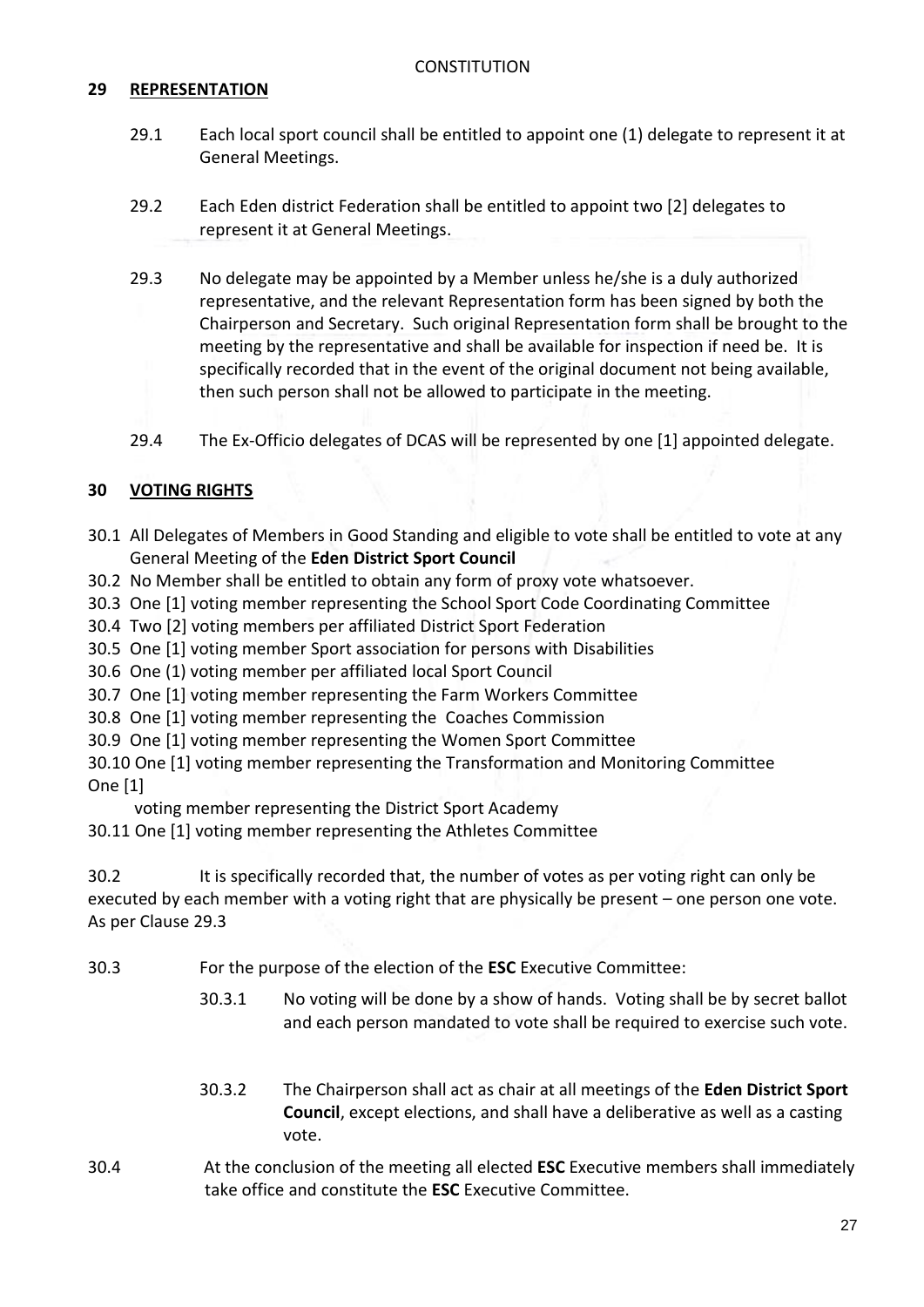# <span id="page-27-0"></span>**31 MINUTES AND INSPECTION**

- 31.3 The **ESC** Executive Committee shall record all resolutions of the **Eden District Sport Council** taken at General Meetings in minutes.
- 31.4 The minutes kept in terms of clause [31.3](#page-27-0) (or any extract there from) which purports to be signed by the chairperson of the **ESC** Executive Committee or by any member of the **ESC** Executive Committee or the Secretariat shall be *prima facie* evidence of the matters therein stated.
- 31.5 The minutes shall be open for inspection.

#### **32 COMPLIANCE WITH THE CONSTITUTION OF WCPSC**

The powers of the **Eden District Sport Council** shall not be exercised in a manner which is contrary to the Constitutions of the WCPSC, SASCOC and of the ESC. In the event of a conflict, the Constitution of, first the WCPSC and secondly, SASCOC will take precedence.

#### **33 DISPUTE PREVENTION AND RESOLUTION**

- 33.1 Every Member falling under the jurisdiction of the **Eden District Sport Council** shall ensure that any dispute that it has with a body or individual falling under the jurisdiction of the **Eden District Sport Council** is resolved in accordance with the Dispute Prevention and Resolution Procedures set out in the Constitution, Rules and Regulations of WCPSC.
- 33.2 Where no specific dispute prevention or resolution procedure is set out in the Constitution, Rules or Regulations, disputes shall be resolved by arbitration in terms of the Rules of the Arbitration Foundation of Southern Africa or its successor or, if appropriate, by CAS in terms of CAS's Rules and Regulations.
- 33.3 It is recorded that the decision of the Arbitrator or of CAS shall be final and binding on all parties, in all manners whatsoever.
- 33.4 Subject to the Constitution of the Republic, and save in circumstances where there is a need for urgent relief of a sort which cannot be obtained through the dispute resolution procedures contemplated by this Clause, no body or individual falling under the jurisdiction of the **Eden District Sport Council** shall approach a Court of Law to decide on a dispute it has with a body or individual affiliated. If all the avenues have been exhausted, only then it might be an option in respect of the Constitution of the Republic of South Africa.

# 33.5 **ARBITRATION CLAUSE**

 Should any dispute arise which involves the **ESC**, its officials, any municipal sport councils, federations or clubs affiliated with the **ESC**, and any officials, players or members who are subjected to the rules of this Constitution, pertaining to any matter arising from the interpretation or implementation of the Constitution, or arising from the sports governed by this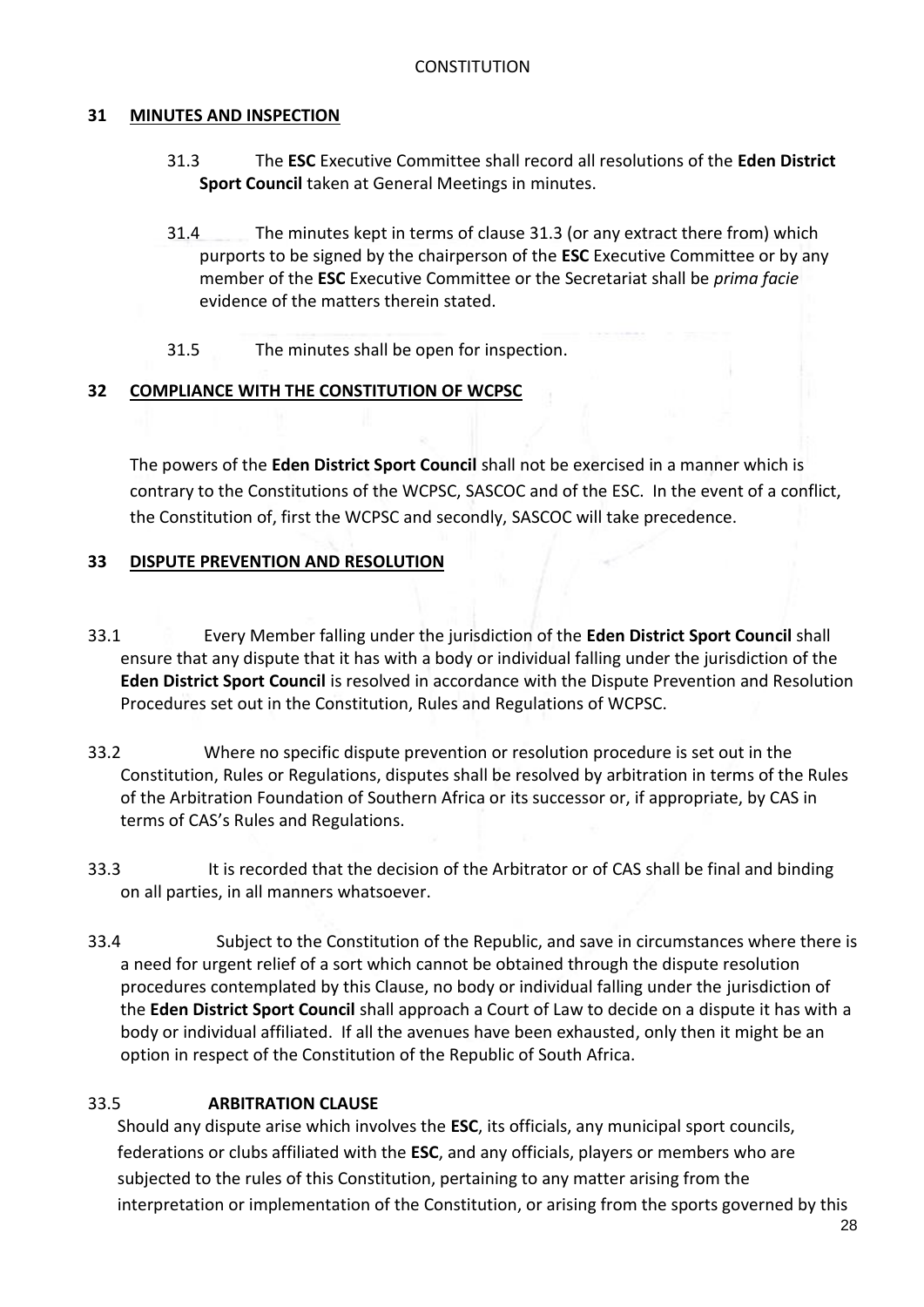Constitution, then such dispute shall be referred to the **Arbitration Forum of the Western Cape Provincial Government**, to be dealt with in accordance with the Rules of that Forum. **The provision of Arbitration Act of 1965 shall apply to such arbitration proceedings, save to an extent modified by the Arbitration Forum rules.**

# **34 AMENDMENT TO THE CONSTITUTION**

- 34.1 No part of this Constitution shall be amended, altered or rescinded except at the Annual General Meeting or at a Special General Meeting called for that purpose and by way of a resolution of a two-thirds majority of those present and eligible to vote.
- 34.2 Notice in writing of any proposed alteration shall be received at least thirty (30) days prior to such meeting and the Secretary shall send a copy of such notice to all affiliates at least twenty-one (21) days before such meeting.
- 34.3 A copy of any amendments to this Constitution shall be submitted to the Commissioner of Inland Revenue for purposes of section 30 of the Income Tax Act No 58 of 1962.

# **35 COLOURS AND EMBLEM**

- 35.1 The **Eden District Sport Council** acknowledges that awarding of District Colours may be done by the body authorized by the **Eden District Sport Council**. [as per addendum D]
- 35.2 The **Eden District Sport Council** shall ensure the promotion of and the maintenance of a high standard by sport codes in awarding such District Sport Council colours.
- 35.3 the **Eden District Sport Council** shall control the design of any colours and /or emblem as approved by the General Assembly and registered by the **Eden District Sport Council**, restrain the unlawful and unauthorized use thereof and take disciplinary or other action in respect of any such unlawful use of the emblem or colours registered by the **Eden District Sport Council**.
- 35.4 the emblem of the **Eden District Sport Council** shall be the District emblem.
- 35.5 the colours of the **Eden District Sport Council** shall be the colours registered with the WCPSC and SASCOC.

# **36 DISSOLUTION**

- 36.1 The **Eden District Sport Council** may be dissolved at any time by a resolution in favour of dissolution by a majority of not less than four-fifths [80%] of the Members present in person and entitled to vote as set out above at a Special General meeting called specifically for such purpose and of which thirty (30) clear days' notice specifying the intention to propose such a resolution has been given.
- 36.2 upon the dissolution of the **Eden District Sport Council** its property not consisting of money shall be sold and the proceeds, together with so much thereof as shall consist of money,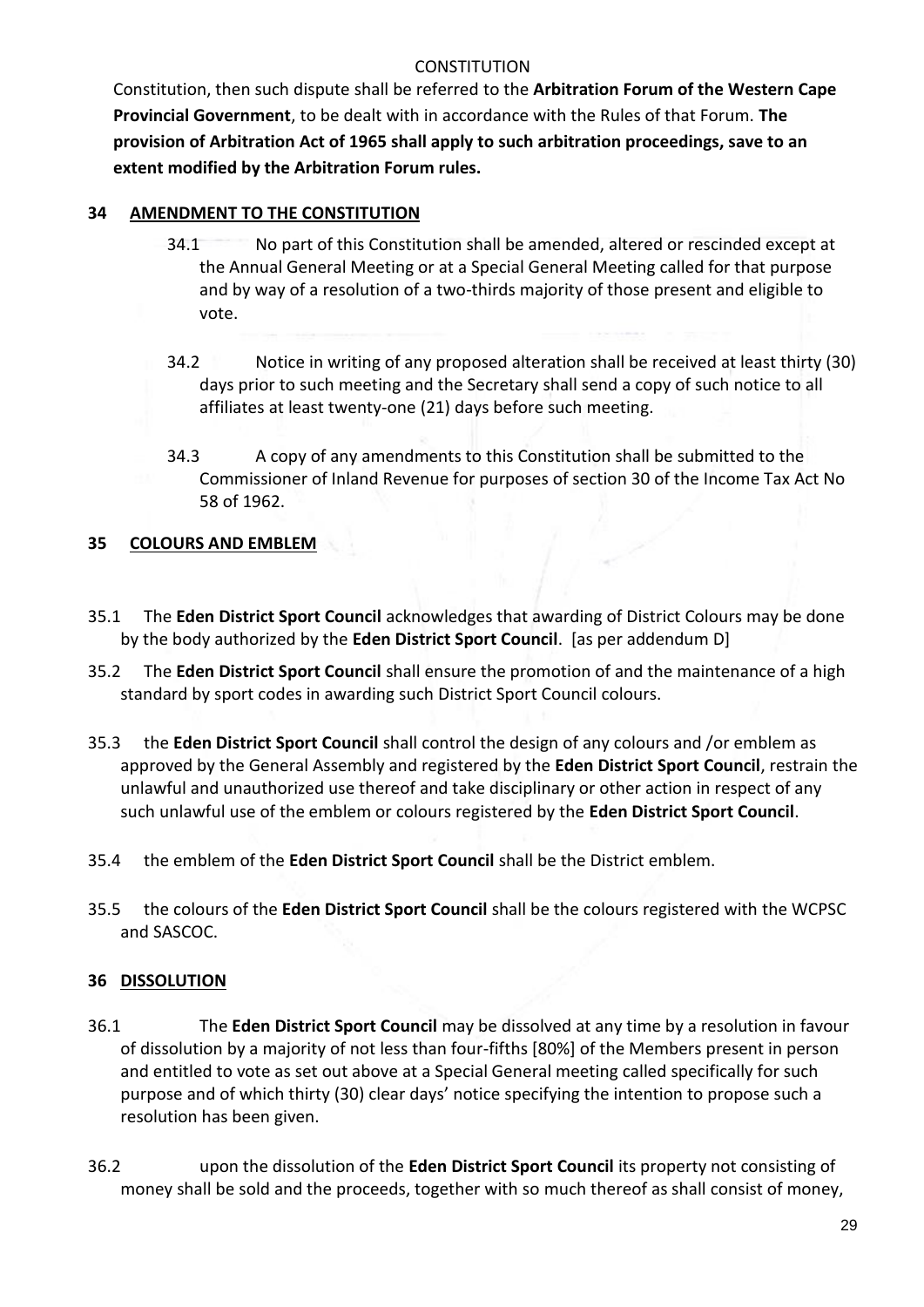shall be applied in satisfaction f the debts and liabilities of the **Eden District Sport Council** and subject thereto, the balance shall be distributed equally among affiliates of the Council, to be determined by the Council at of before the time of its dissolution or, failing such determination, by the court.



**Signed on Friday 5 June 2015 at George by:**

**Chairperson: Desmond Speelman**

**Secretary: Dave van der Walt**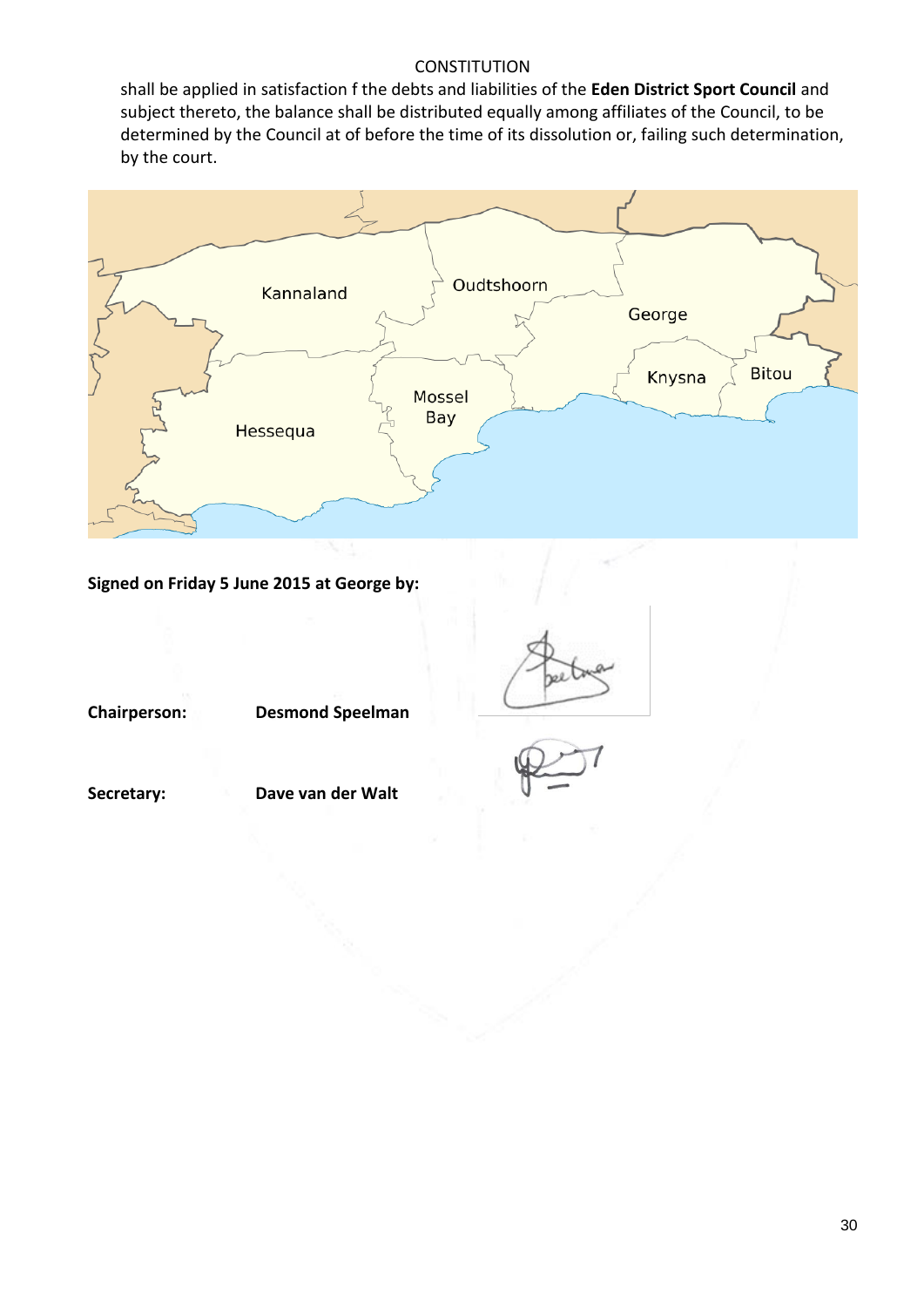#### **ADDENDUM A:**

#### **EDEN DISTRICTS SPORT COUNCIL [ESC]**

#### **CODE OF CONDUCT**

**The CODE OF CONDUCT applies to all who participate in the Eden Sports Arena. The ESC consists of the official recognised District Municipalities of Eden and all the affiliated district sport federations and local sport councils.**

- **1. PARTICIPANTS are:**
- **• Sportsmen**
- **• Sportswomen**
- **• Coaches**
- **• Managers**
- **• Any other officials**
- **• Any person or persons accompanying the team.**

**Once Eden Sport colours are bestowed and accepted, all participants are bound by the CODE OF CONDUCT.**

**2.2 Representing the EDEN is an honour reserved for the selected and the ultimate honour would be victory.** 

**2.3 Participants are ambassadors of the EDEN and as such must behave in an exemplary manner and must be a credit to the EDEN.**

**3.1 Guidelines have been compiled to serve as broad criteria for all those involved in representative participation in order to ensure –**

- **• basic uniformity,**
- **• group unity,**
- **• discipline**
- **• friendly and comfortable disposition within the group or team.**

**3.2 EDEN Sport Federations within the ESC must ensure that team management consists of seasoned and responsible adults who can provide the necessary guidance to young and or inexperienced team members, especially if participants are travelling for the first time.**

**3.3. Each EDEN Sport Federation must have a Code of Conduct.**

**3.4 Every participant shall, during all events and at all times while participating in the sport arena conduct themselves in a true sportmen-like manner. These provisions apply to each participants conduct while within the precincts of each venue or site of the tournament, as well as at any official event or function related to the tournament, including while travelling and while wearing the official colours.**

**3.4.1 PUNCTUALITY must be adhered to.**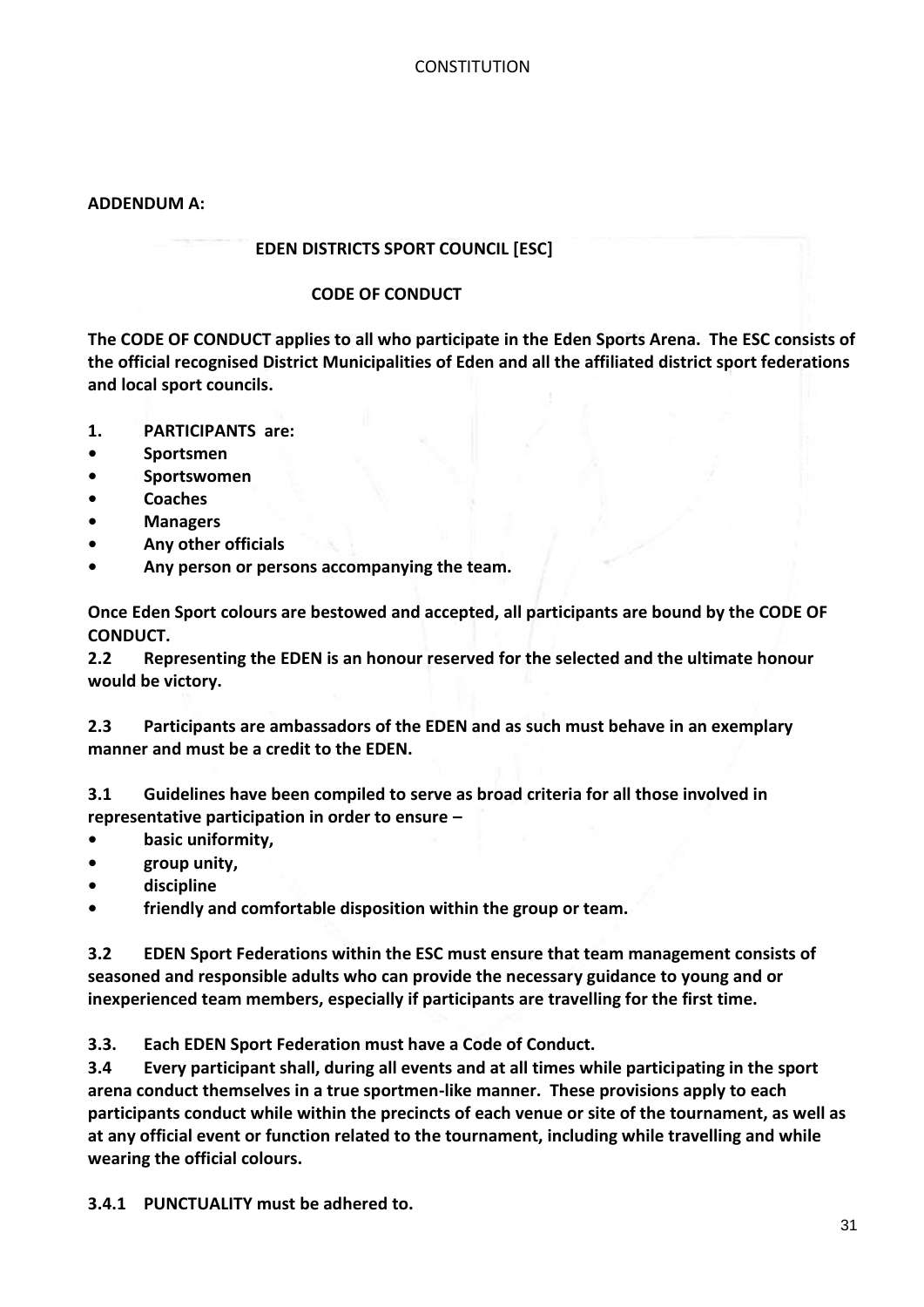**3.4.2 DRESS – must conform to the standards as set out by the ESCColours Policy. The official dress of the team should be worn at departure and arrival and at official receptions.**

**3.4.3 LEAVING THE PREMISES OF THE SPORTS VENUE - may only be allowed with the permission of the team management.** 

**3.4.4 CEREMONIES – Opening and Closing Ceremonies must be attended with due respect to all speakers and organisers.**

**3.4.5 CONDUCT especially when travelling – bad language, rowdy behaviour, singing of vulgar songs will not be permitted. Participants and persons accompanying the team, must respect fellow travellers and must be well behaved in public places, at venues, towards staff or hosts and respect the persons and property of others.**

**3.4.6 UNSPORTSMANLIKE CONDUCT – participants shall at all times conduct themselves in a sportsmanlike manner and give due regard to the authority of officials and the rights of opponents, spectators and others. If such violation occurs during a event (including a warm-up) the participants shall be subject to disciplinary action.**

**3.4.7 AUDIBLE OBSCENITY – participants may not use words commonly known and understood to be profane and uttered clearly and loudly enough to be heard by others. This would be considered a violation of the Code of Conduct.**

**3.4.8 VISIBLE OBSCENITY – participants may not make obscene gestures of any kind. This would also be considered a violation of the Code of Conduct.**

**3.4.9 VISIBLE OBSCENITIES on clothing or any equipment of participants or persons accompanying the participants would also be considered a violation of the Code of Conduct.**

**3.4.10 VERBAL ABUSE – participants and persons travelling with the team, shall not at any time directly or indirectly verbally abuse any official, opponent, sponsor, spectator or other person while representing the ESC, while wearing the ESCColours or while travelling with the EDEN team. Verbal abuse is defined as a statement about an official, opponent, sponsor, spectator or other person that implies dishonesty or is derogatory, insulting or otherwise abusive.** 

**3.4.11 PHYSICAL AND SEXUAL ABUSE – participants or persons travelling with the team, may not at any time physically or sexually abuse any official, opponent, spectator or other person. Physical and sexual abuse is the unauthorised touching of or sexual advances to an official, opponent, spectator or any other person.**

**3.4.12 SUBSTANCE ABUSE – by participants and persons accompanying the team will be regarded as a violation of the Code of Conduct and can lead to disciplinary action.**

**3.4.13 DRUGS, and the use thereof, will not be tolerated. Subscription drugs must be checked for content. The WADA code will apply and must be adhered to.** 

**3.4.14 ALCOHOL abuse will not be permitted.**

**3.4.15 TOBACCO use while wearing ESCColours will not be permitted.**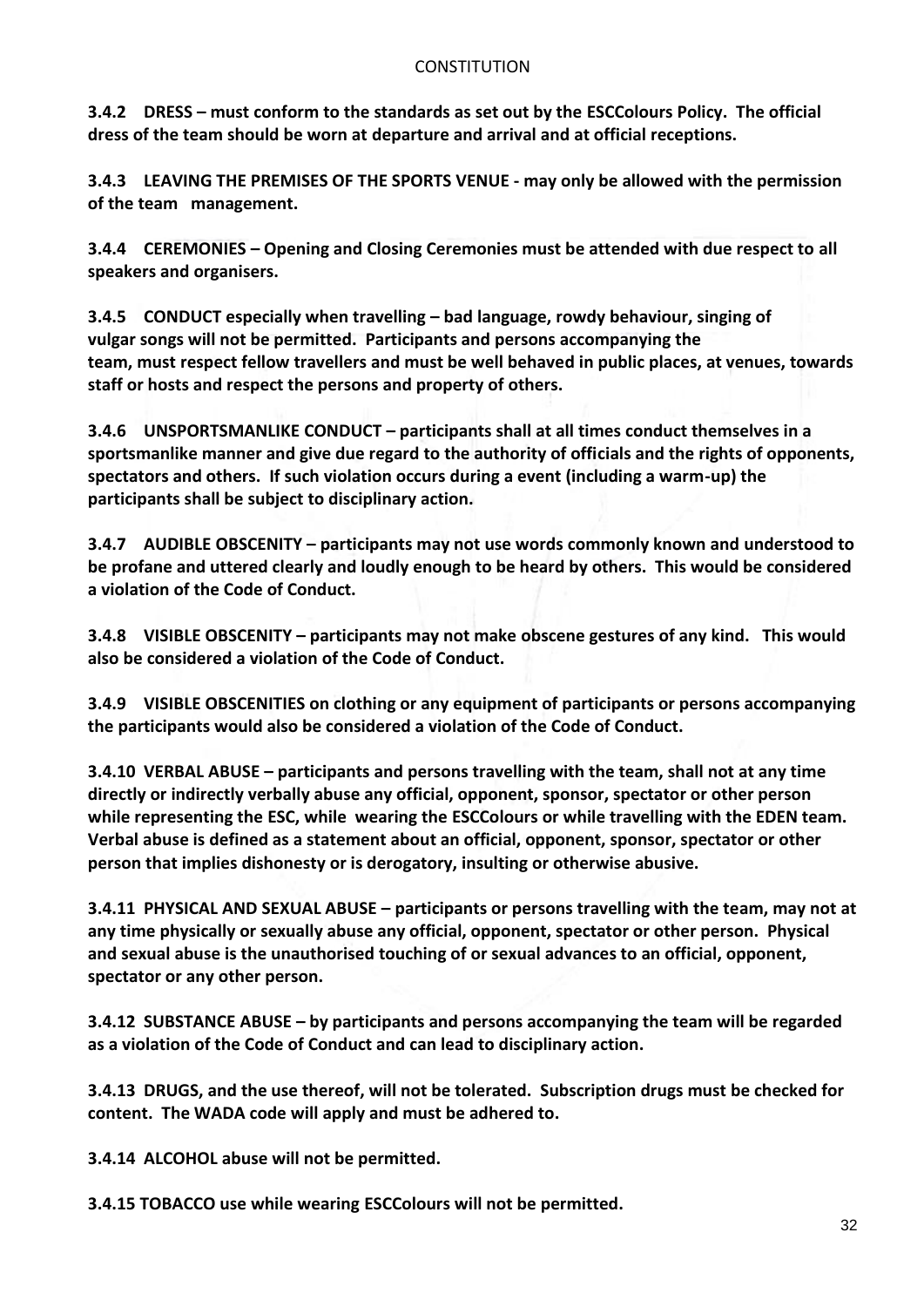# **4 DISCIPLINARY ACTION**

**4.1 Any disciplinary action taken by a District Sport Federation must be reported to the ESC EXCO Committee.**

**4.2 The ESC EXCO Committee reserves the right to implement:**

- **4.2.1. A DISCIPLINARY HEARING**
- **4.2.2. THE SUSPENSION OF PLAYERS**

**4.2.3. THE WITHDRAWAL OF ESC COLOURS** 

# **5 DISCIPLINARY HEARING**

**5.1 If the Code of Conduct is infringed, disciplinary steps, in the discretion of the ESC Sport Federation and the ESC EXCO may be taken against such participant.** 

**5.2 A participant may by suspended on violation of any grounds appearing under any items as set out above in the Code of Conduct.**

**5.3 The ESC EXCO Committee reserves the right to withdraw ESC colours which have been awarded to any participant, on any violation of the Code of Conduct.**

**5.4 The ESC EXCO Committee reserves the right to revise the outcome of any Disciplinary Action taken by any EDEN Sport Federation.**

**6 LODGING OF COMPLAINTS**

**6.1 PROCEDURE ON LODGING OF COMPLAINTS**

**6.1.1 Step 1:A participant or other party must lodge a complaint with their EDEN Sport Federation. The EDEN Sport Federation must inform the ESC EXCO Committee.**

**6.1.2 Step 11: If no satisfactory decision is reached the participant or other party may lodge a complaint with the ESC EXCO Committee.**

**6.1.3 Step III: If the matter is still not satisfactorily settled, the participant or other party may lodge a complaint with the Western Cape Provincial Sport Confederation.**

**6.1.4 Step IV: If still no satisfaction is reached, the matter will be referred to the WC Arbitration Forum for final decision.**

**According to SASCOC policy, all sport related issues of dispute must be kept out of civil court as far as possible for no funds from government will be used for these cases.**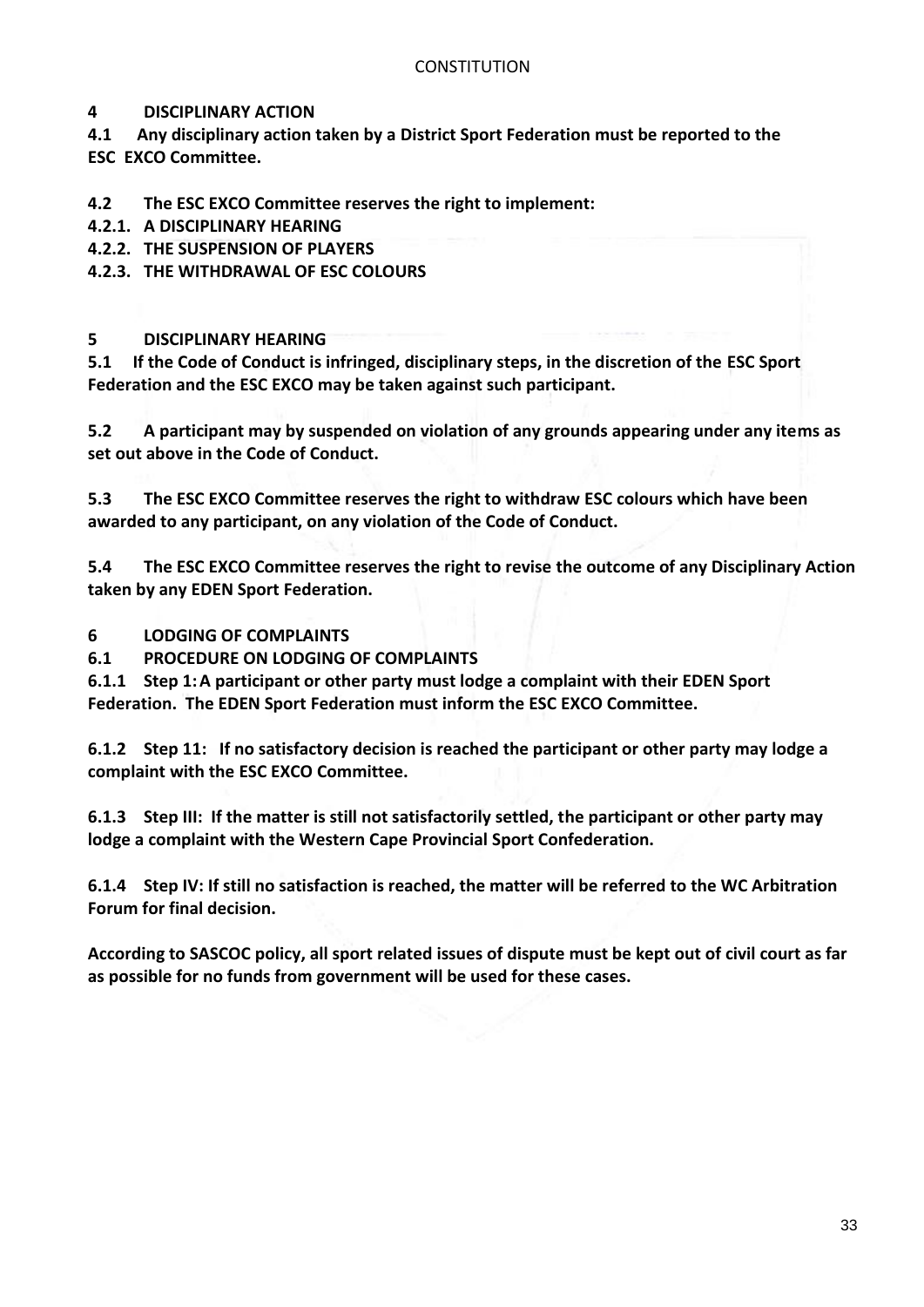#### **ADDENDUM B: ESC COLOURS POLICY**

#### **POLICY ON ALLOCATION OF ESC COLOURS**

**The ESC is the custodian of the EDEN Colours and as such must protect the allocation and use of the colours. The EDEN Logo is the intellectual property of the ESC as it was registered at the Department of Heraldics by the EDEN Sport Forum, the predecessor of the ESC. The route to be followed by federations is as follows:**

**1 Federations must align their constitutions to include the inclusion of dark blue as part of the colour scheme**

**2 Apply for the official use of the Eden Logo and colours – only affiliated members in good standing with the ESC will be allowed to use the official logo and colours of the ESC**

**3 The federation must include in their application the following:**

- **• The variation on the EDEN Logo to be used**
- **• The variation on the colours to be used**
- **• Their colour allocation and control policy**
- **• Their criteria for the allocation of colours**
- **• Completed application form**
- **• Their official supplier[s]**
- **• Code of conduct for the sport persons and officials**

**4 The ESC EXCO [Colours Committee] will then consider the application and recommend the use by the federation**

**5 The colour codes will be supplied by the ESC to ensure that the correct colours are at all time used for the production of the clothing gear. The ESC will also appoint official suppliers in order to have better control and uniformity of EDEN gear**

**6 A database for the allocation of EDENcolours must be kept by all federations and this must be send to the ESC Colours Committee that will upkeep a master database on all EDEN colour allocation by its members** 

**7 The ESC Colours Committee will strive to set uniform criteria for all sport codes and bring it more in line in order to protect the using of EDEN colours**

**8 The basis of the allocation of colours is that a sport person must have taken part for that federation in the tournament he/she has been selected for.** 

**9 A copy of the final team selection [including the officials accompanying the team] must be handed to the ESC Colours Committee for scrutiny**

**10 A copy of the final team must also be handed to the official supplier and EDEN sport gear will only be supplied to names on the official list**

**11 The supplier must keep a register of all EDEN sport gear supplied and this register must be submitted to the ESC Colours Committee on a monthly basis**

**12 Each sport person/official must hand in a letter or card of recommendation by his/her federation to the official supplier before obtaining the sport gear. This will also be in force with the re-allocation of colours.**

**13 Each recipient of ESC colours must sign the code of conduct that must be handed to them on selection for the team. The team management will take responsibility for the behaviour of the team members and officials.**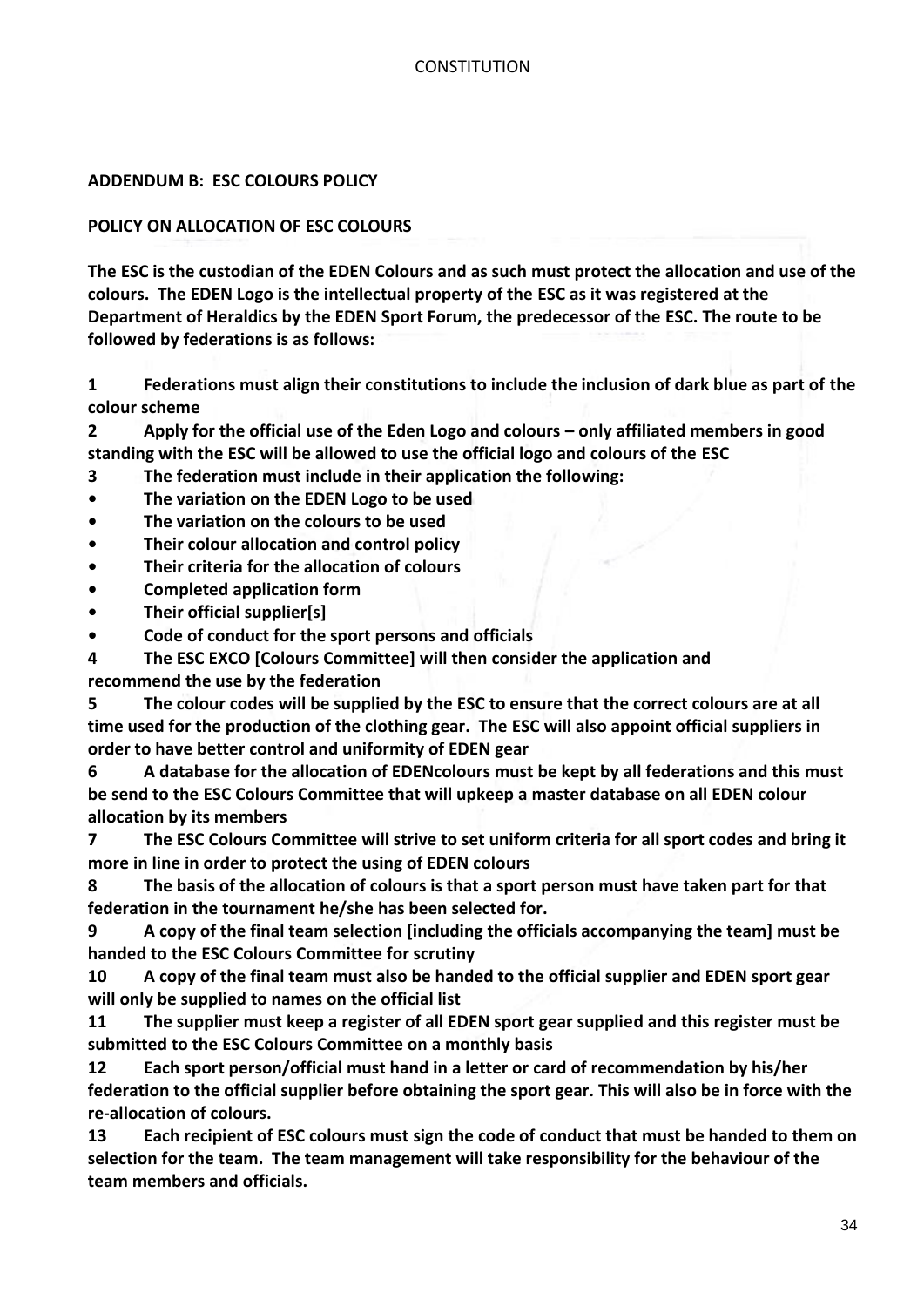**14 The ESC as the custodian and owner of the EDEN Logo will have the right to with-hold or refuse the use of the official logo on all sport gear if members don't adhere to this policy.**

| 1 NAME OF MEMBER: New York Street, New York Street, New York Street, New York Street, New York Street, New York |  |
|-----------------------------------------------------------------------------------------------------------------|--|
|                                                                                                                 |  |
| 3 IN CAPACITY AS: <b>A PARTICIPAL CAPACITY AS:</b>                                                              |  |
|                                                                                                                 |  |
|                                                                                                                 |  |
| <b>4 SIGNED BY:</b>                                                                                             |  |
|                                                                                                                 |  |
|                                                                                                                 |  |
| <b>SECTION B</b>                                                                                                |  |
| <b>MOTIVATION:</b>                                                                                              |  |
|                                                                                                                 |  |
|                                                                                                                 |  |
|                                                                                                                 |  |
|                                                                                                                 |  |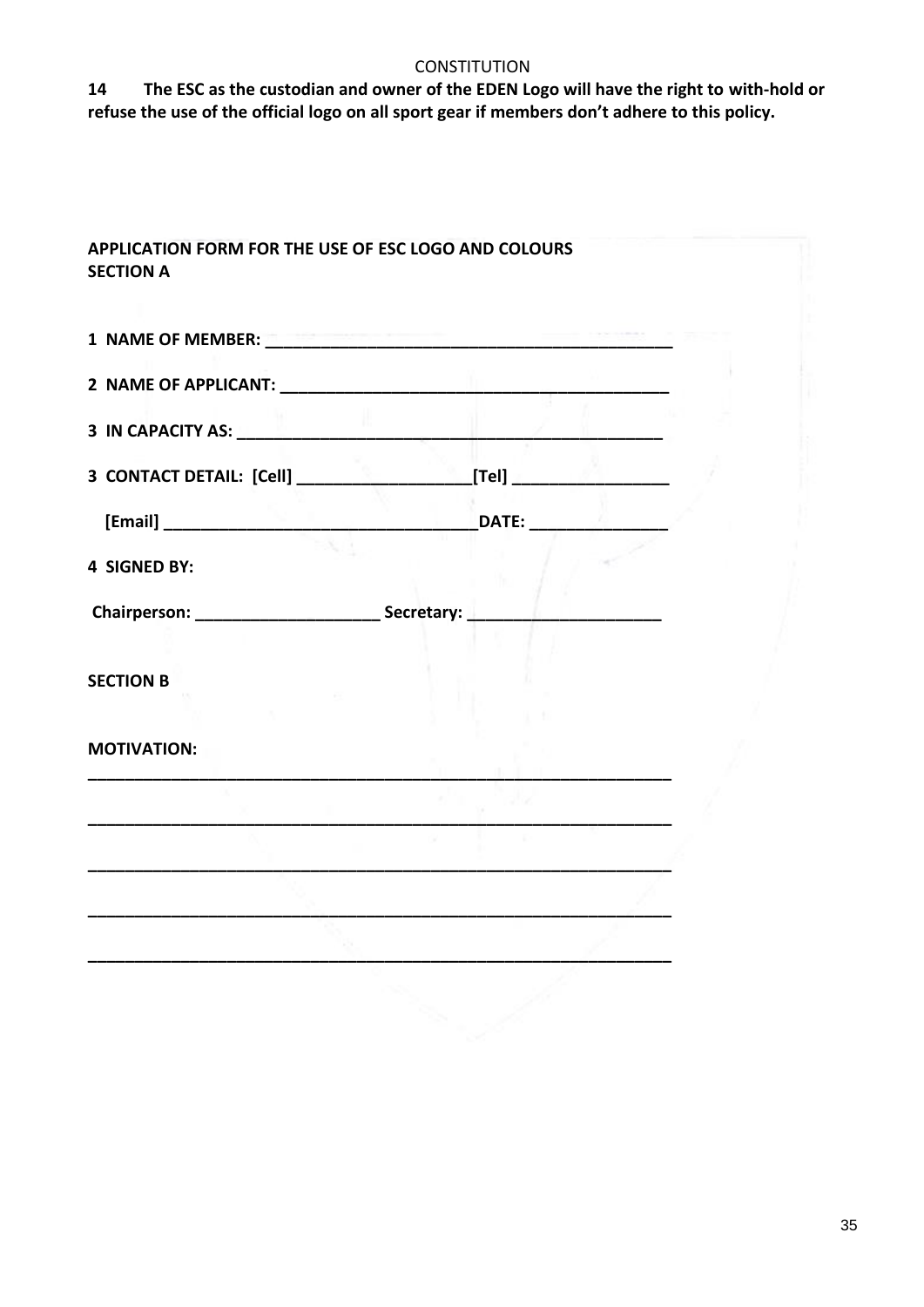# **SECTION C DOCUMENTATION INCLUDED: [encircle please]**

| $\mathbf{1}$                                                                                                      | <b>COLOUR &amp; CONTROL POLICY OF FEDERATION</b>      |           |                             | <b>YES</b> | <b>NO</b> |
|-------------------------------------------------------------------------------------------------------------------|-------------------------------------------------------|-----------|-----------------------------|------------|-----------|
| $\overline{2}$                                                                                                    | <b>CODE OF CONDUCT</b>                                |           |                             | <b>YES</b> | <b>NO</b> |
| 3                                                                                                                 | <b>CRITERIA FOR COLOUR ALLOCATION</b>                 |           |                             | <b>YES</b> | <b>NO</b> |
| 4                                                                                                                 | SAMPLE/DRAFT OF LOGO TO BE USED                       |           |                             | <b>YES</b> | <b>NO</b> |
| 5                                                                                                                 | SAMPLE/DRAFT OF COLOUR SCHEME TO BE USED              |           |                             | <b>YES</b> | <b>NO</b> |
| 6                                                                                                                 | <b>NAME &amp; CONTACT DETAIL OF OFFICIAL SUPPLIER</b> |           |                             | <b>YES</b> | <b>NO</b> |
| 7                                                                                                                 | <b>HAVE YOUR CONSTITUTION BEEN ALIGNED?</b>           |           |                             | <b>YES</b> | <b>NO</b> |
| DO YOU KEEP AN OFFICIAL REGISTER/DATA BASE FOR THE ALLOCATION<br>8<br>OF YOUR COLOURS?<br><b>YES</b><br><b>NO</b> |                                                       |           |                             |            |           |
|                                                                                                                   | <b>FOR OFFICE USE ONLY</b>                            |           |                             |            |           |
| <b>RECOMMENDED:</b><br><b>YES</b>                                                                                 |                                                       | <b>NO</b> | IF NO, SUPPLY THE REASON[S] |            |           |
|                                                                                                                   |                                                       |           |                             |            |           |
|                                                                                                                   |                                                       |           |                             |            |           |
| <b>SIGNED ON BEHALF OF EDENSC:</b>                                                                                |                                                       |           |                             |            |           |
|                                                                                                                   |                                                       |           |                             |            |           |

**CHAIRPERSON SECRETARY**

**DATE: \_\_\_\_\_\_\_\_\_\_\_\_\_\_\_\_\_\_\_\_**